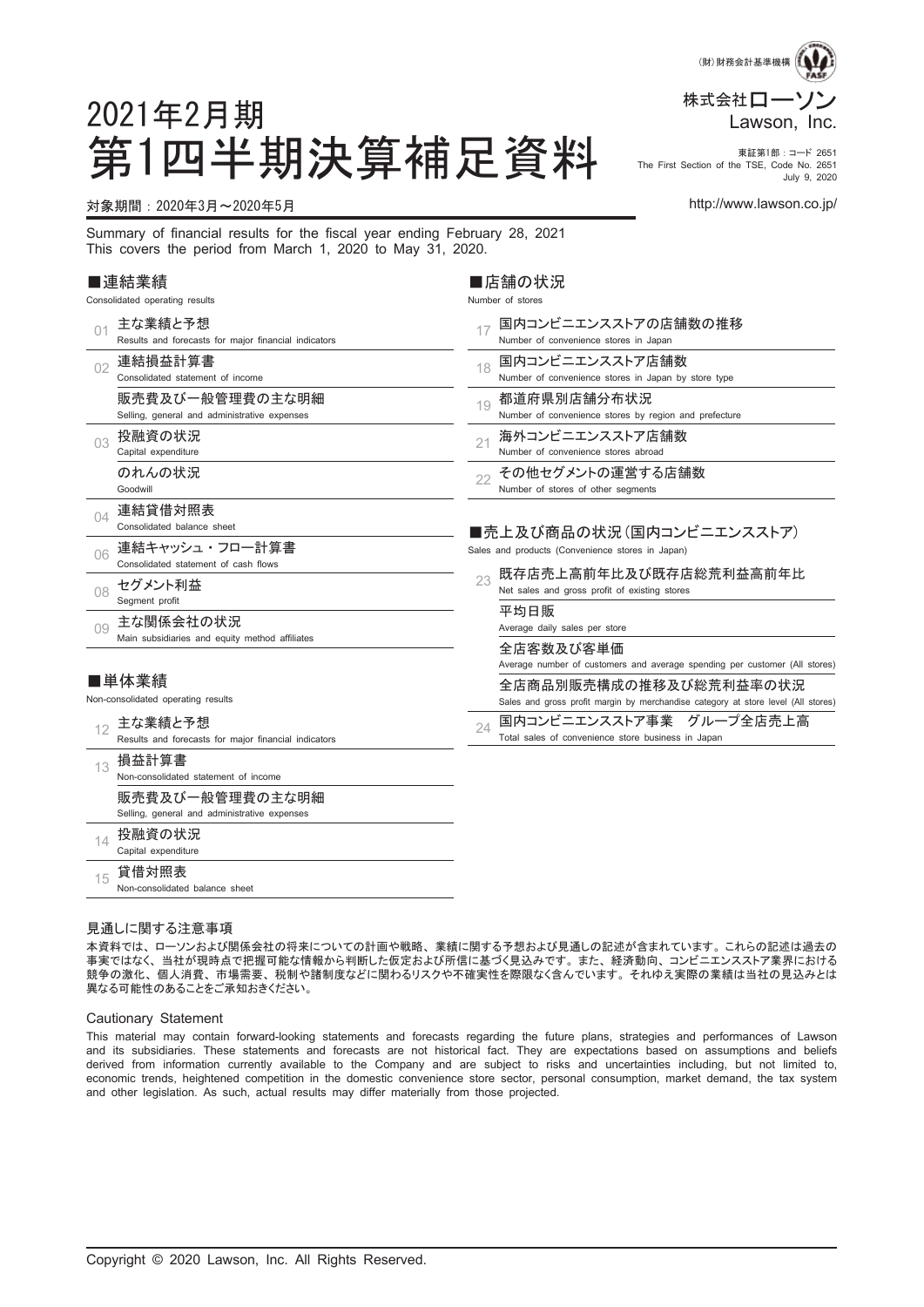#### ■主な業績と予想 Results and forecasts for major financial indicators

|                                                                                                           | 2019年度/FY2019                      |          |                                          | 2020年度/FY2020 |                                    |       |                                                     |          |
|-----------------------------------------------------------------------------------------------------------|------------------------------------|----------|------------------------------------------|---------------|------------------------------------|-------|-----------------------------------------------------|----------|
|                                                                                                           | 第1四半期/10<br>$2019.3.1 - 2019.5.31$ |          | 通期/Full year<br>2019. 3. 1 - 2020. 2. 29 |               | 第1四半期/10<br>$2020.3.1 - 2020.5.31$ |       | 通期計画/Full year (Forecast)<br>$2020.3.1 - 2021.2.28$ |          |
|                                                                                                           | 金額/Amount 前年比/YoY                  |          | 金額/Amount 前年比/YoY                        |               | 金額/Amount 前年比/YoY                  |       | 金額/Amount 前年比/YoY                                   |          |
| チェーン全店売上高 (百万円)*1<br>Net sales of convenience stores (millions of yen)                                    | 623, 856                           | 105.6%   | 2, 506, 970                              | 103.4%        | 567.411                            | 91.0% | 2.400.000                                           | 95.7%    |
| 加盟店売上高 (百万円)<br>Net sales of franchised stores (millions of yen)                                          | 567, 964                           |          | 105.8% 2, 280, 482                       | 103.4%        | 516, 190                           | 90.9% |                                                     |          |
| 直営店売上高(百万円)<br>Net sales of company-operated stores (millions of yen)                                     | 55, 892                            | 102.8%   | 226, 487                                 | 103.1%        | 51, 221                            | 91.6% |                                                     |          |
| 営業総収入 (百万円)*2<br>Gross operating revenue (millions of yen)                                                | 178, 800                           | 104.9%   | 730, 236                                 | 104.2%        | 155, 360                           | 86.9% | 670,000                                             | 91.8%    |
| 営業総利益 (百万円)<br>Operating gross profit (millions of yen)                                                   | 128, 523                           | 106.2%   | 524, 490                                 | 104.4%        | 112.244                            | 87.3% |                                                     |          |
| (対チェーン全店売上高比)<br>(Operating gross profit on Net sales of all convenience stores)                          | 20.6%                              |          | 20.9%                                    |               | 19.8%                              |       |                                                     |          |
| 販売費及び一般管理費(百万円)<br>Selling, general and administrative expenses (millions of yen)                         | 114, 276                           | 105.5%   | 461, 547                                 | 104.5%        | 109, 620                           | 95.9% |                                                     |          |
| (対チェーン全店売上高比)<br>(Selling, general and administrative expenses on Net<br>sales of all convenience stores) | 18.3%                              |          | 18.4%                                    |               | 19.3%                              |       |                                                     |          |
| 営業利益 (百万円) Operating income (millions of yen)                                                             | 14.247                             | 112.4%   | 62.943                                   | 103.6%        | 2.623                              | 18.4% | 35,000                                              | 55.6%    |
| (対チェーン全店売上高比)<br>(Operating income on Net sales of all convenience stores)                                | 2.3%                               |          | 2.5%                                     |               | 0.5%                               |       |                                                     |          |
| 経常利益 (百万円) Ordinary income (millions of yen)                                                              | 13, 399                            | 111.1%   | 56, 346                                  | 97.7%         | 1,208                              | 9.0%  | 30,000                                              | 53.2%    |
| 親会社株主に帰属する四半期 (当期) 純利益 (百万円)<br>Profit attributable to owners of parent (millions of yen)                 | 7.184                              | 116.5%   | 20, 108                                  | 78.6%         | $-4.185$                           |       | 5.000                                               | 24.9%    |
| 1株当たり四半期 (当期) 純利益 (円)<br>Profit per share (yen)                                                           |                                    | 71.80    |                                          | 200.95        | $-41.82$                           |       |                                                     | 49.96 *3 |
| 純資産 (百万円) Net assets (millions of yen)                                                                    |                                    | 271, 564 | 275.347                                  |               | 265, 767                           |       |                                                     |          |
| 総資産 (百万円) Total assets (millions of yen)                                                                  | 1, 486, 833                        |          | 1, 357, 732                              |               | 1, 469, 937                        |       |                                                     |          |
| 1株当たり純資産 (円) Net assets per share (yen)                                                                   | 2, 671, 67                         |          | 2, 707.08                                |               | 2, 612.88                          |       | ۳                                                   |          |
| 総資産四半期(当期) 純利益率 ROA                                                                                       |                                    | 0.5%     |                                          | 1.5%          | $-0.3%$                            |       |                                                     |          |
| 自己資本四半期(当期) 純利益率 ROE                                                                                      |                                    | 2.6%     |                                          | 7.3%          | $-1.6%$                            |       |                                                     |          |
| 流動比率 Current ratio                                                                                        |                                    | 101.1%   |                                          | 113.3%        | 109.8%                             |       |                                                     |          |
| 固定比率 Fixed ratio                                                                                          |                                    | 274.7%   |                                          | 266.2%        | 272.9%                             |       |                                                     |          |
| 自己資本比率 Shareholders' equity ratio                                                                         |                                    | 18.0%    |                                          | 20.0%         |                                    | 17.8% |                                                     |          |

(注)

\*1 チェーン全店売上高は、 (株)ローソン単体および連結子会社を対象とし、 国内コンビニエンスストア事業、 海外事業および成城石井事業の店舗売上 高等の合計を記載しています。

なお、 成城石井事業については直営の成城石井店舗のみを集計しております。

\*2 営業総収入は直営店売上高、 加盟店からの収入等の合計です。

\*3 計画の1株当たり四半期(当期)純利益に関しては、 2020年5月31日現在の期末発行済株式数を用いて算出しております。

Notes:

Therefore, it is a sum of total sales of domestic convenience stores business, overseas business and Seijo Ishii business. In addition, for Seijo Ishii business, it is a total of its company-operated stores.

\*2 The gross operating revenue is a sum of total sales of company-operated stores, income from franchised stores and others.

\*3 Forecasted profit per share is calculated based on the number of outstanding shares as of May 31, 2020.

<sup>\*1</sup> The net sales of convenience stores include Lawson, Inc. and its consolidated subsidiaries.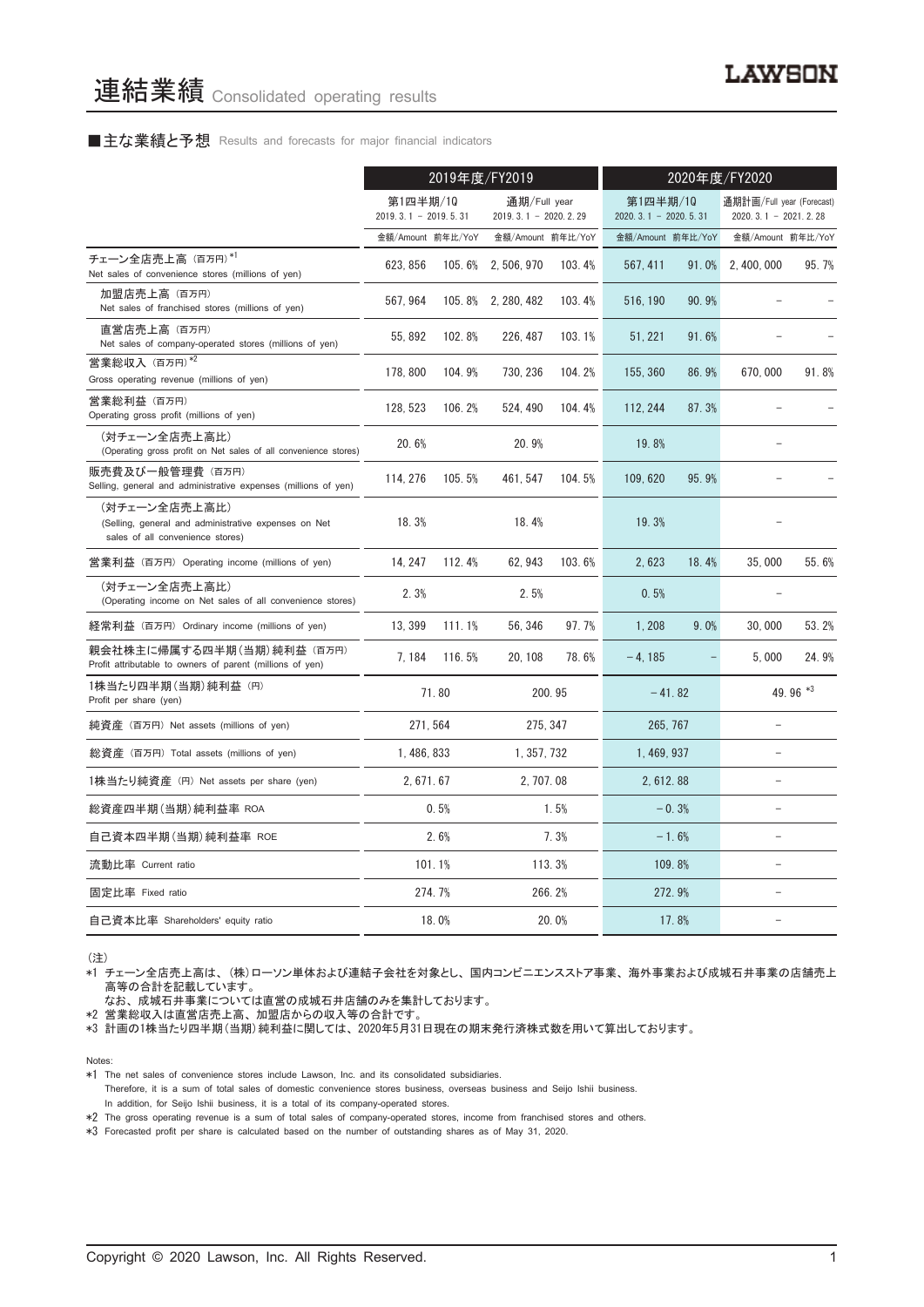# 連結業績 Consolidated operating results

# ■連結損益計算書 Consolidated statement of income

|                                                                      | 2019年度第1四半期累計期間        |         | 2020年度第1四半期累計期間        |         | 前年増減                |
|----------------------------------------------------------------------|------------------------|---------|------------------------|---------|---------------------|
|                                                                      | $2019.3.1 - 2019.5.31$ |         | $2020.3.1 - 2020.5.31$ |         | Increase (Decrease) |
|                                                                      | 百万円/Millions of yen    | 前年比/YoY | 百万円/Millions of yen    | 前年比/YoY | 百万円/Millions of yen |
| A. 営業総収入 Gross operating revenue<br>$B + E$                          | 178, 800               | 104.9%  | 155, 360               | 86.9%   | $-23.440$           |
| B. 売上高 Net sales*                                                    | 74.281                 | 103.2%  | 62.708                 | 84.4%   | $-11, 573$          |
| C. 売上原価 Cost of sales                                                | 50, 276                | 101.5%  | 43, 116                | 85.8%   | $-7,160$            |
| D. 売上総利益 Gross profit<br>$B - C$                                     | 24,005                 | 106.9%  | 19,592                 | 81.6%   | $-4, 412$           |
| $F + G$<br>E. 営業収入 Operating revenue                                 | 104.518                | 106.1%  | 92, 652                | 88.6%   | $-11,866$           |
| F. 加盟店からの収入 Income from franchised stores                            | 77, 584                | 105.1%  | 69.821                 | 90.0%   | $-7,762$            |
| G. その他の営業収入 Other operating revenue                                  | 26, 934                | 109.1%  | 22.830                 | 84.8%   | $-4, 103$           |
| H. 営業総利益 Operating gross profit<br>$A - C = D + E$                   | 128, 523               | 106.2%  | 112, 244               | 87.3%   | $-16, 279$          |
| I. 販売費及び一般管理費 Selling, general and administrative expenses           | 114.276                | 105.5%  | 109.620                | 95.9%   | $-4,655$            |
| J. 営業利益 Operating income<br>$H - I$                                  | 14, 247                | 112.4%  | 2,623                  | 18.4%   | $-11,623$           |
| 営業外収益 Non-operating income                                           | 826                    | 91.1%   | 660                    | 79.9%   | $-166$              |
| 営業外費用 Non-operating expenses                                         | 1,674                  | 110.1%  | 2,075                  | 123.9%  | 400                 |
| 経常利益 Ordinary income                                                 | 13.399                 | 111.1%  | 1.208                  | 9.0%    | $-12, 190$          |
| 特別利益 Extraordinary income                                            |                        |         |                        |         |                     |
| 特別損失 Extraordinary losses                                            | 1,855                  | 135.5%  | 4.650                  | 250.6%  | 2,794               |
| 税金等調整前四半期純利益 Profit before income taxes                              | 11,543                 | 107.9%  | $-3,441$               |         | $-14,985$           |
| 法人税、住民税及び事業税 Income taxes - current                                  | 3.366                  | 90.8%   | 572                    | 17.0%   | $-2,793$            |
| 法人税等調整額 Income taxes - deferred                                      | 1,027                  | 127.2%  | 246                    | 24.0%   | $-780$              |
| 四半期純利益 Profit                                                        | 7.150                  | 115.7%  | $-4.260$               |         | $-11, 410$          |
| 非支配株主に帰属する四半期純利益<br>Profit attributable to non-controlling interests | $-34$                  |         | $-75$                  | 218.2%  | $-40$               |
| 親会社株主に帰属する四半期純利益<br>Profit attributable to owners of parent          | 7,184                  | 116.5%  | $-4.185$               |         | $-11,370$           |

(注)

\* 「売上高」 は、 直営店売上高、 Eコマース売上高、 卸売事業売上高等の合計です。

Note:

\* Net sales of company-operated stores, e-commerce business, wholesale business and others.

■販売費及び一般管理費の主な明細 Selling, general and administrative expenses

|                                                          | 2019年度第1四半期累計期間        |         | 2020年度第1四半期累計期間        |         | 前年増減                |
|----------------------------------------------------------|------------------------|---------|------------------------|---------|---------------------|
|                                                          | $2019.3.1 - 2019.5.31$ |         | $2020.3.1 - 2020.5.31$ |         | Increase (Decrease) |
|                                                          | 百万円/Millions of yen    | 前年比/YoY | 百万円/Millions of yen    | 前年比/YoY | 百万円/Millions of yen |
| 地代家賃 Rents                                               | 33.284                 | 101.9%  | 31.804                 | 95.6%   | $-1.479$            |
| 人件費 Personnel expenses                                   | 21.479                 | 102.7%  | 20.445                 | 95.2%   | $-1.033$            |
| 有形固定資産減価償却費 Depreciation of property and store equipment | 15.177                 | 120.5%  | 15.577                 | 102.6%  | 399                 |
| 広告宣伝費 Advertising expenses                               | 7.290                  | 111.8%  | 5.662                  | 77.7%   | $-1.628$            |
| 販売手数料 Sales commission                                   | 11.103                 | 107.4%  | 8.870                  | 79.9%   | $-2.233$            |
| その他 Other                                                | 25.939                 | 102.7%  | 27.259                 | 105.1%  | 1.319               |
| 合計 Total                                                 | 114, 276               | 105.5%  | 109.620                | 95.9%   | $-4.655$            |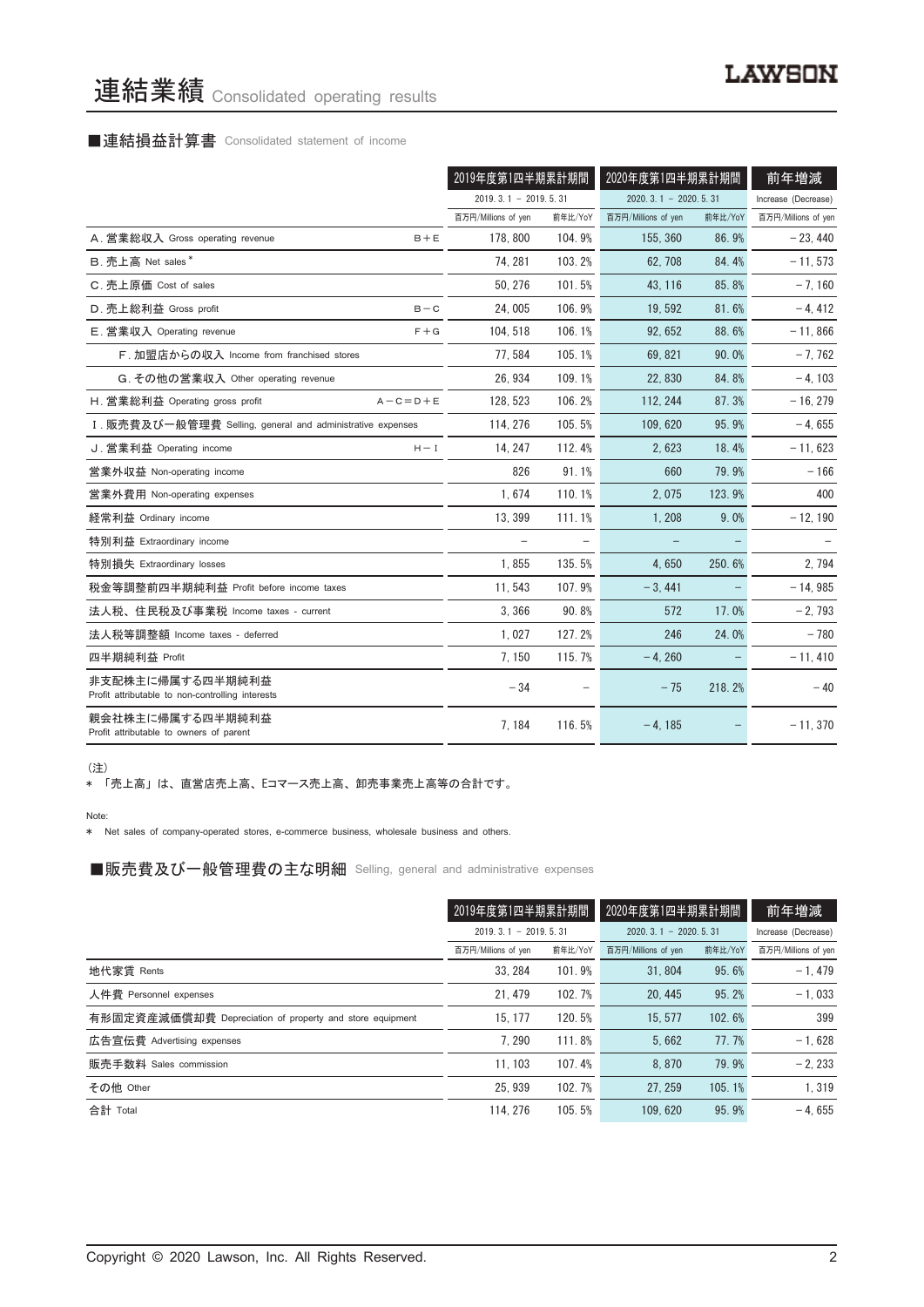#### ■投融資の状況 Capital expenditure

|                                                                | 2019年度第1四半期累計期間        | 2020年度第1四半期累計期間            | 前年増減                | 2020年度計画                             |
|----------------------------------------------------------------|------------------------|----------------------------|---------------------|--------------------------------------|
|                                                                | $2019.3.1 - 2019.5.31$ | $2020, 3, 1 - 2020, 5, 31$ | Increase (Decrease) | Forecasts / 2020. 3. 1 - 2021. 2. 28 |
|                                                                | 百万円/Millions of yen    | 百万円/Millions of yen        | 百万円/Millions of yen | 百万円/Millions of yen                  |
| 新店投資 New store investments                                     | 5,809                  | 3,098                      | $-2,711$            | 16,500                               |
| 既存店投資<br>Existing store investments                            | 1,651                  | 2, 202                     | 551                 | 10,000                               |
| システム関連投資<br>IT-related investments                             | 3,718                  | 2, 158                     | $-1, 559$           | 9,500                                |
| その他 Other                                                      | 335                    | 55                         | $-280$              |                                      |
| 投資小計 Subtotal                                                  | 11,515                 | 7,514                      | $-4,000$            | 36,000                               |
| 出資・融資<br>Investments and advances                              | 538                    | 1,645                      | 1, 107              | 2,000                                |
| リース Leases*                                                    | 11,897                 | 5,880                      | $-6,017$            | 37,000                               |
| 合計 Total                                                       | 23, 951                | 15,040                     | $-8,910$            | 75,000                               |
| 有形固定資産減価償却費<br>Depreciation of property and store<br>equipment | 15, 205                | 15,606                     | 401                 | 62,500                               |
| 無形固定資産償却費<br>Amortization of intangible assets                 | 3, 947                 | 4,551                      | 603                 | 18,000                               |
| 減価償却費合計<br>Total depreciation and amortization                 | 19, 152                | 20, 157                    | 1,005               | 80,500                               |

<sup>(</sup>注)

\* リース債務の返済による支出は、 2019年度第1四半期累計期間は12,238百万円、 2020年度第1四半期累計期間は13,147百万円です。

\* The amount of repayments of lease obligations (consolidated) is 12,238 millions of yen in the first quarter of fiscal year 2019 and 13,147 millions of yen in the first quarter of fiscal year 2020.

#### ■のれんの状況 Goodwill

|                                                       | 2019年度第1四半期累計期間        |         | 2020年度第1四半期累計期間        |         | 前年増減                |  |
|-------------------------------------------------------|------------------------|---------|------------------------|---------|---------------------|--|
|                                                       | $2019.3.1 - 2019.5.31$ |         | $2020.3.1 - 2020.5.31$ |         | Increase (Decrease) |  |
|                                                       | 百万円/Millions of yen    | 前年比/YoY | 百万円/Millions of yen    | 前年比/YoY | 百万円/Millions of yen |  |
| のれん償却額<br>Amortization of goodwill                    |                        |         |                        |         |                     |  |
| 国内コンビニエンスストア事業<br>Domestic convenience store business | 610                    | 99.4%   | 584                    | 95.7%   | $-26$               |  |
| 成城石井事業<br>Seijo Ishii business                        | 359                    | 100.0%  | 359                    | 100.0%  |                     |  |
| エンタテインメント関連事業<br>Entertainment-related business       | 125                    | 100.0%  | 125                    | 100.0%  |                     |  |
| 海外事業 Overseas business                                | 14                     | 95.2%   | 13                     | 92.9%   | - 1                 |  |
| 合計 Total                                              | 1.110                  | 99.6%   | 1.082                  | 97.5%   | $-27$               |  |

|                                                       | 2019年度<br>(2020年2月29日現在) |         | 2020年度第1四半期<br>(2020年5月31日現在) |         | 2019年度末からの増減                         |
|-------------------------------------------------------|--------------------------|---------|-------------------------------|---------|--------------------------------------|
|                                                       | FY2019 (As of 2020.2.29) |         | FY2020 (As of 2020.5.31)      |         | Increase (Decrease) from 2020. 2. 29 |
|                                                       | 百万円/Millions of yen      | 前年比/YoY | 百万円/Millions of yen           | 前年比/YoY | 百万円/Millions of yen                  |
| 当期末残高<br>Balance of goodwill at end of period         |                          |         |                               |         |                                      |
| 国内コンビニエンスストア事業<br>Domestic convenience store business | 13.654                   | 84.8%   | 13.070                        | 95.7%   | $-584$                               |
| 成城石井事業<br>Seijo Ishii business                        | 20.958                   | 93.6%   | 20.599                        | 98.3%   | $-359$                               |
| エンタテインメント関連事業<br>Entertainment-related business       | 7.185                    | 93.5%   | 7.059                         | 98.3%   | $-125$                               |
| 海外事業 Overseas business                                | 583                      | 89.0%   | 554                           | 95.0%   | $-29$                                |
| 合計 Total                                              | 42, 381                  | 90.5%   | 41.283                        | 97.4%   | $-1.098$                             |

Note: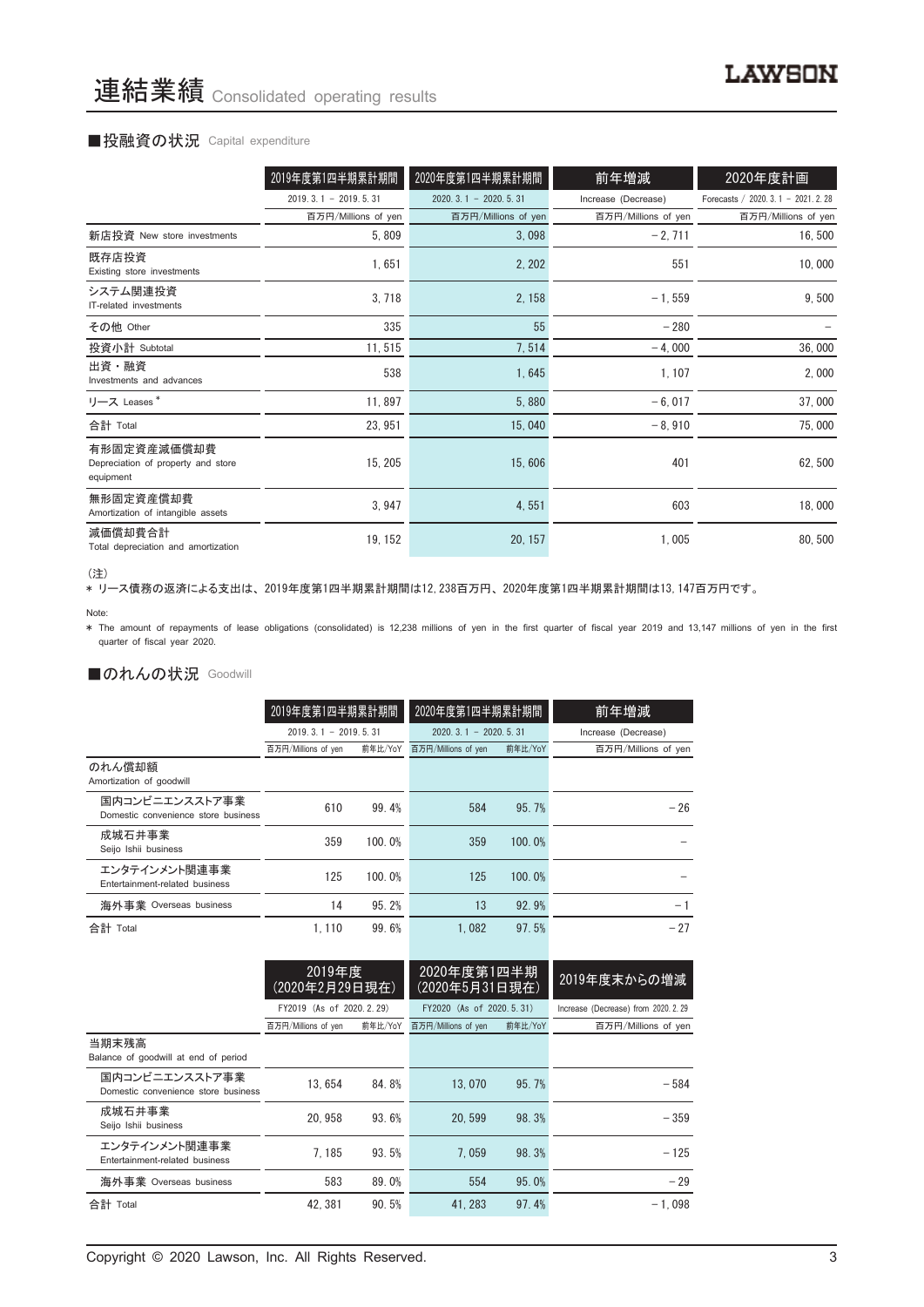#### ■連結貸借対照表 Consolidated balance sheet

|                                                                            | 2019年度<br>(2020年2月29日現在) | 2020年度第1四半期<br>(2020年5月31日現在) | 2019年度末からの増減                       |
|----------------------------------------------------------------------------|--------------------------|-------------------------------|------------------------------------|
|                                                                            | FY2019 (As of 2020.2.29) | FY2020 (As of 2020.5.31)      | Increase (Decrease) from 2020.2.29 |
| [資産の部Assets]                                                               | 百万円/Millions of yen      | 百万円/Millions of yen           | 百万円/Millions of yen                |
| 流動資産 Current assets                                                        | 636, 697                 | 756, 460                      | 119, 762                           |
| 現金及び預金 Cash and deposits *                                                 | 343, 587                 | 475, 188                      | 131, 601                           |
| 加盟店貸勘定 Accounts receivable - due from franchised stores                    | 47, 366                  | 45, 724                       | $-1,641$                           |
| リース債権 Lease receivables                                                    | 17,876                   | 17,505                        | $-371$                             |
| 商品 Merchandise                                                             | 20, 985                  | 21,099                        | 114                                |
| 未収入金 Accounts receivable - other                                           | 159, 122                 | 160, 992                      | 1,870                              |
| その他 Other                                                                  | 47.802                   | 35,980                        | $-11,821$                          |
| 貸倒引当金 Allowance for doubtful accounts                                      | $-42$                    | $-31$                         | 11                                 |
| 固定資産 Non-current assets                                                    | 721,035                  | 713, 476                      | $-7,558$                           |
| 有形固定資産 Property and store equipment                                        | 392.938                  | 386, 793                      | $-6, 144$                          |
| ・建物及び構築物 Buildings and structures                                          | 201, 526                 | 201, 246                      | $-279$                             |
| ・工具、器具及び備品 Tools, furniture and fixtures                                   | 20,093                   | 19, 200                       | $-892$                             |
| ・リース資産 Leased assets                                                       | 146, 235                 | 142, 444                      | $-3,791$                           |
| ・その他 Other                                                                 | 25,082                   | 23, 901                       | $-1,181$                           |
| 無形固定資産 Intangible assets                                                   | 97,063                   | 94, 632                       | $-2,430$                           |
| ・ソフトウエア Software                                                           | 45, 151                  | 43, 962                       | - 1, 189                           |
| ・のれん Goodwill                                                              | 42, 381                  | 41, 283                       | $-1,098$                           |
| •商標権 Trademark right                                                       | 8,849                    | 8,694                         | $-155$                             |
| ・その他 Other                                                                 | 680                      | 693                           | 12                                 |
| 投資その他の資産 Investments and other assets                                      | 231,033                  | 232, 050                      | 1,016                              |
| ・長期貸付金 Long-term loans receivable                                          | 42, 488                  | 42, 643                       | 154                                |
| ・差入保証金 Guarantee deposits                                                  | 107, 193                 | 105, 389                      | $-1,804$                           |
| ・繰延税金資産 Deferred tax assets                                                | 34, 378                  | 32, 902                       | $-1,475$                           |
| • その他 Other                                                                | 47.604                   | 51, 715                       | 4, 111                             |
| ・貸倒引当金 Allowance for doubtful accounts                                     | $-630$                   | $-600$                        | 30                                 |
| 資産合計 Total assets                                                          | 1, 357, 732              | 1, 469, 937                   | 112, 204                           |
|                                                                            |                          |                               |                                    |
| 有形固定資産の減価償却累計額<br>Accumulated depreciation of property and store equipment | 366, 817                 | 375,093                       | 8, 275                             |

(注)

\* 2020年5月31日現在、 現金及び預金には金融関連事業の444,523百万円が含まれており、 主にATM充填金として使用しております。

Note: \* The amount of cash and deposits for financial services business as of May 31, 2020 is 444,523 millions of yen, most of which is used for refilling ATMs.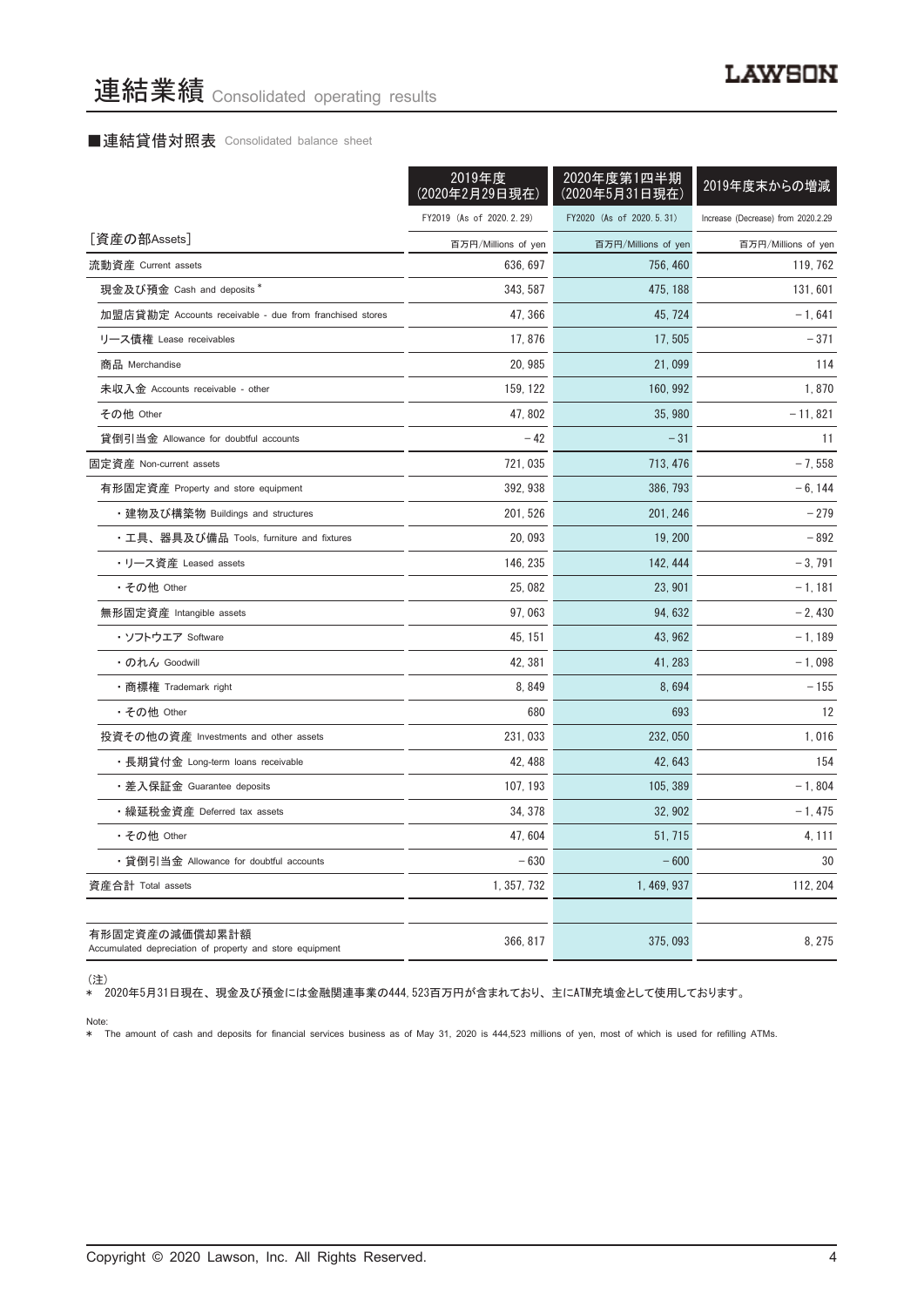## ■連結貸借対照表 Consolidated balance sheet

|                                                                                                                 | 2019年度<br>(2020年2月29日現在) | 2020年度第1四半期<br>(2020年5月31日現在) | 2019年度末からの増減                       |
|-----------------------------------------------------------------------------------------------------------------|--------------------------|-------------------------------|------------------------------------|
|                                                                                                                 | FY2019 (As of 2020.2.29) | FY2020 (As of 2020.5.31)      | Increase (Decrease) from 2020.2.29 |
| [負債の部Liabilities]                                                                                               | 百万円/Millions of yen      | 百万円/Millions of yen           | 百万円/Millions of yen                |
| 流動負債 Current liabilities                                                                                        | 561.963                  | 689, 158                      | 127, 194                           |
| 買掛金 Accounts payable - trade                                                                                    | 129, 397                 | 122, 393                      | $-7,004$                           |
| 短期借入金 Short-term loans payable *                                                                                | 39, 850                  | 61, 750                       | 21,900                             |
| リース債務 Lease obligations                                                                                         | 45, 610                  | 44, 768                       | $-842$                             |
| 未払金 Accounts payable - other                                                                                    | 94, 848                  | 88, 592                       | $-6, 255$                          |
| 未払法人税等 Income taxes payable                                                                                     | 7,915                    | 1,990                         | $-5,925$                           |
| 預り金 Deposits received                                                                                           | 193, 096                 | 261, 258                      | 68, 162                            |
| 賞与引当金 Provision for bonuses                                                                                     | 4,667                    | 3, 174                        | $-1,493$                           |
| その他 Other                                                                                                       | 46, 577                  | 105, 230                      | 58, 653                            |
| 固定負債 Non-current liabilities                                                                                    | 520, 421                 | 515, 011                      | $-5,410$                           |
| 長期借入金 Long-term loans payable*                                                                                  | 310,000                  | 310,000                       |                                    |
| リース債務 Lease obligations                                                                                         | 136, 665                 | 131, 355                      | $-5,310$                           |
| 繰延税金負債 Deferred tax liabilities                                                                                 | 521                      | 512                           | - 8                                |
| 役員退職慰労引当金<br>Provision for retirement benefits to executive officers and audit and<br>supervisory board members | 282                      | 253                           | $-29$                              |
| 退職給付に係る負債 Net defined benefit liability                                                                         | 16, 245                  | 16, 382                       | 136                                |
| 資産除去債務 Asset retirement obligations                                                                             | 35, 335                  | 35, 445                       | 109                                |
| その他 Other                                                                                                       | 21, 370                  | 21,061                        | $-308$                             |
| 負債合計 Total liabilities                                                                                          | 1,082,385                | 1, 204, 169                   | 121, 783                           |
| [純資産の部Net assets]                                                                                               |                          |                               |                                    |
| 株主資本 Shareholders' equity                                                                                       | 267, 181                 | 255, 228                      | $-11,953$                          |
| 資本金 Capital stock                                                                                               | 58, 506                  | 58, 506                       |                                    |
| 資本剰余金 Capital surplus                                                                                           | 44,605                   | 44,605                        |                                    |
| 利益剰余金 Retained earnings                                                                                         | 165,081                  | 153, 128                      | $-11,952$                          |
| 自己株式 Treasury shares                                                                                            | $-1.011$                 | $-1,011$                      | $-0$                               |
| その他の包括利益累計額<br>Accumulated other comprehensive income                                                           | 3,695                    | 6, 222                        | 2,526                              |
| その他有価証券評価差額金<br>Valuation difference on available-for-sale securities                                           | 1,496                    | 4, 215                        | 2,718                              |
| 土地再評価差額金 Revaluation reserve for land                                                                           | $-207$                   | $-207$                        |                                    |
| 為替換算調整勘定 Foreign currency translation adjustments                                                               | 3, 341                   | 3, 104                        | $-236$                             |
| 退職給付に係る調整累計額<br>Remeasurements of defined benefit plans                                                         | $-934$                   | $-889$                        | 45                                 |
| 新株予約権 Subscription rights to shares                                                                             | 255                      | 255                           |                                    |
| 非支配株主持分 Non-controlling interests                                                                               | 4, 214                   | 4,060                         | $-153$                             |
| 純資産合計 Net assets                                                                                                | 275, 347                 | 265, 767                      | $-9,579$                           |
| 負債純資産合計 Liabilities and net assets                                                                              | 1, 357, 732              | 1, 469, 937                   | 112, 204                           |

<sup>(</sup>注)

\* 2020年5月31日現在、 短期借入金 ・ 長期借入金には金融関連事業の290,000百万円が含まれております。

Note:

\* The amount of loans payable for financial services business as of May 31, 2020 is 290,000 millions of yen.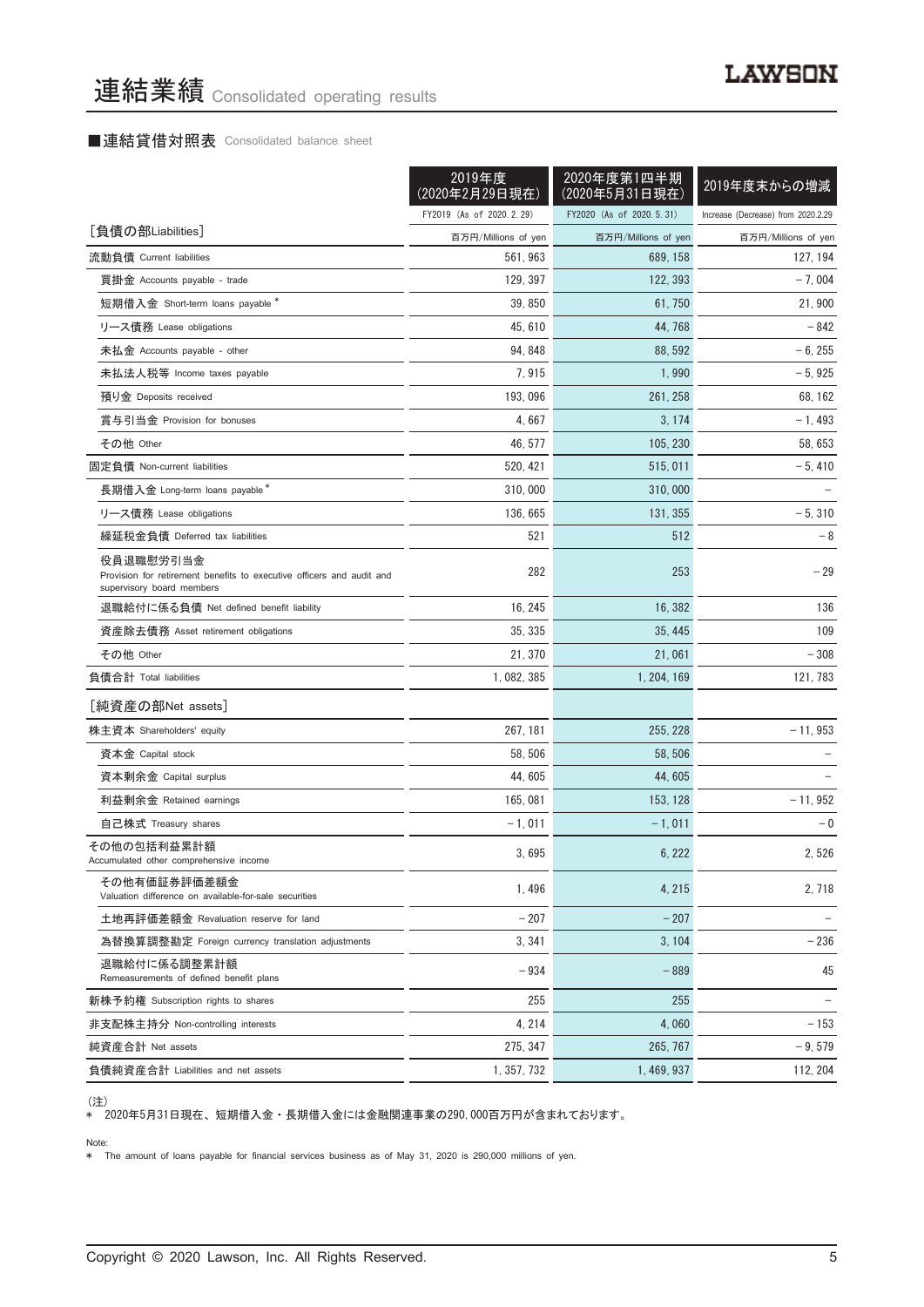# ■連結キャッシュ・フロー計算書 Consolidated statement of cash flows

|                                                                                          | 2019年度第1四半期累計期間        | 2020年度第1四半期累計期間        | 前年増減                |
|------------------------------------------------------------------------------------------|------------------------|------------------------|---------------------|
| Ⅰ. 営業活動によるキャッシュ・フロー                                                                      | $2019.3.1 - 2019.5.31$ | $2020.3.1 - 2020.5.31$ | Increase (Decrease) |
| I. Net cash provided by (used in) operating activities                                   | 百万円/Millions of yen    | 百万円/Millions of yen    | 百万円/Millions of yen |
| 税金等調整前四半期純利益 Profit before income taxes                                                  | 11, 543                | $-3,441$               | $-14,985$           |
| 減価償却費 Depreciation and amortization                                                      | 19, 152                | 20, 157                | 1,005               |
| 減損損失 Impairment loss                                                                     | 650                    | 880                    | 229                 |
| 受取利息 Interest income                                                                     | $-159$                 | $-163$                 | $-3$                |
| 支払利息 Interest expenses                                                                   | 971                    | 998                    | 26                  |
| 固定資産除却損 Loss on retirement of non-current assets                                         | 1,021                  | 1, 278                 | 257                 |
| 売上債権の増減額(マイナスは増加)<br>Decrease (increase) in notes and accounts receivable - trade        | $-3,905$               | 1,622                  | 5, 528              |
| 未収入金の増減額(マイナスは増加)<br>Decrease (increase) in accounts receivable - other                  | $-16, 454$             | $-1,976$               | 14, 478             |
| 仕入債務の増減額(マイナスは減少)<br>Increase (decrease) in notes and accounts payable - trade           | 14,035                 | $-6, 754$              | $-20,789$           |
| 未払金の増減額(マイナスは減少)<br>Increase (decrease) in accounts payable - other                      | $-8,567$               | $-5,860$               | 2.707               |
| 預り金の増減額(マイナスは減少)<br>Increase (decrease) in deposits received                             | 68, 110                | 68, 167                | 56                  |
| 退職給付に係る負債の増減額 (マイナスは減少)<br>Increase (decrease) in net defined benefit liability          | 231                    | 139                    | $-92$               |
| 銀行業におけるコールローンの純増減(マイナスは増加)<br>Net decrease (increase) in call loans for banking business | $-10,000$              | $-10,000$              |                     |
| 銀行業におけるコールマネーの純増減(マイナスは減少)<br>Net increase (decrease) in call money for banking business | 30,000                 | 56,000                 | 26,000              |
| その他 Other - net                                                                          | 174                    | 23, 781                | 23, 607             |
| 小計 Subtotal                                                                              | 106, 803               | 144, 830               | 38, 027             |
| 利息の受取額 Interest income received                                                          | 160                    | 176                    | 15                  |
| 利息の支払額 Interest expenses paid                                                            | $-844$                 | $-1,007$               | $-162$              |
| 法人税等の支払額 Income taxes paid                                                               | $-5,027$               | $-4,309$               | 717                 |
| 営業活動によるキャッシュ・フロー<br>Net cash provided by (used in) operating activities                  | 101, 091               | 139, 689               | 38, 597             |
| Ⅱ. 投資活動によるキャッシュ・フロー<br>II. Net cash provided by (used in) investing activities           |                        |                        |                     |
| 有形固定資産の取得による支出<br>Purchase of property and store equipment                               | $-7,016$               | $-6, 615$              | 401                 |
| 無形固定資産の取得による支出 Purchase of intangible assets                                             | $-3,710$               | $-2.158$               | 1,551               |
| 関係会社株式の取得による支出<br>Purchase of shares of subsidiaries and associates                      | $-659$                 | $-1,099$               | $-439$              |
| 長期貸付けによる支出<br>Payments of long-term loans receivable                                     | $-1, 223$              | $-1,090$               | 132                 |
| 長期貸付金の回収による収入<br>Collection of long-term loans receivable                                | 1, 278                 | 1,225                  | $-52$               |
| 差入保証金の差入による支出<br>Payments of guarantee deposits                                          | $-4.143$               | $-2,823$               | 1,319               |
| 差入保証金の回収による収入<br>Proceeds from collection of guarantee deposits                          | 3,825                  | 4,589                  | 764                 |
| 長期前払費用の取得による支出<br>Purchase of long-term prepaid expenses                                 | $-312$                 | $-67$                  | 244                 |
| その他 Other - net                                                                          | $-91$                  | $-1, 194$              | $-1, 103$           |
| 投資活動によるキャッシュ・フロー<br>Net cash provided by (used in) investing activities                  | $-12,053$              | $-9,234$               | 2,818               |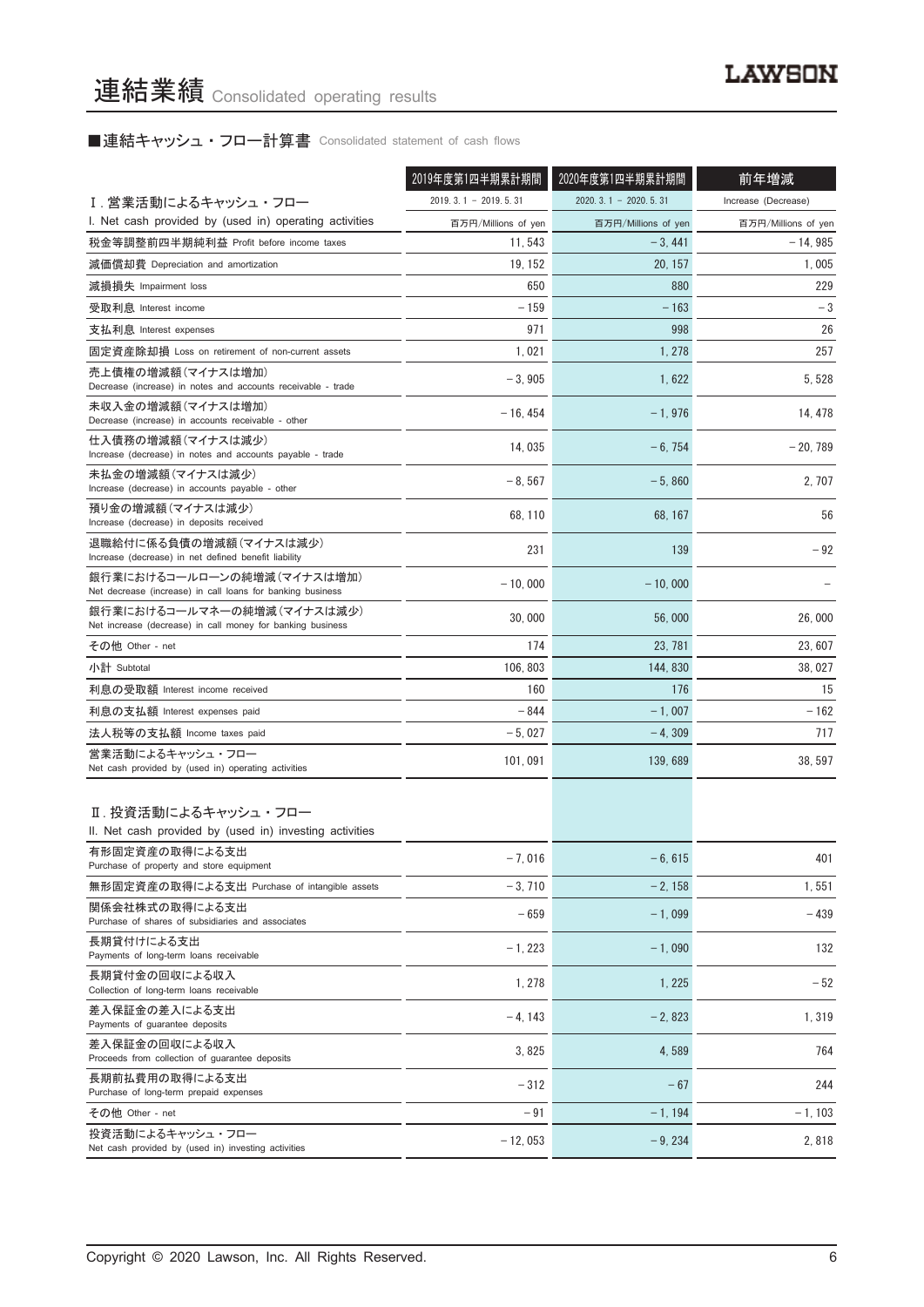# ■連結キャッシュ・フロー計算書 Consolidated statement of cash flows

|                                                                                           | 2019年度第1四半期累計期間        | 2020年度第1四半期累計期間        | 前年増減                |
|-------------------------------------------------------------------------------------------|------------------------|------------------------|---------------------|
| Ⅲ. 財務活動によるキャッシュ・フロー                                                                       | $2019.3.1 - 2019.5.31$ | $2020.3.1 - 2020.5.31$ | Increase (Decrease) |
| III. Net cash provided by (used in) financing activities                                  | 百万円/Millions of yen    | 百万円/Millions of yen    | 百万円/Millions of yen |
| 短期借入金の純増減額(マイナスは減少)<br>Net increase (decrease) in short-term loans payable                | 37,900                 | 21,900                 | $-16,000$           |
| リース債務の返済による支出 Repayments of lease obligations                                             | $-12.238$              | $-13, 147$             | $-908$              |
| 配当金の支払額 Cash dividends paid                                                               | $-12, 757$             | $-7,504$               | 5, 252              |
| その他 Other - net                                                                           | $-58$                  | $-24$                  | 34                  |
| 財務活動によるキャッシュ・フロー<br>Net cash provided by (used in) financing activities                   | 12, 845                | 1, 223                 | $-11,622$           |
| Ⅳ. 現金及び現金同等物に係る換算差額<br>IV. Effect of exchange rate change on cash and cash<br>equivalents | 74                     | $-77$                  | $-152$              |
| V.現金及び現金同等物の増減額(マイナスは減少)<br>V. Net increase (decrease) in cash and cash equivalents       | 101, 959               | 131,601                | 29,641              |
| Ⅵ. 現金及び現金同等物の期首残高<br>VI. Cash and cash equivalents at beginning of period                 | 354.236                | 343.583                | $-10,652$           |
| Ⅶ. 現金及び現金同等物の四半期末残高<br>VII. Cash and cash equivalents at end of period                    | 456, 195               | 475, 184               | 18,988              |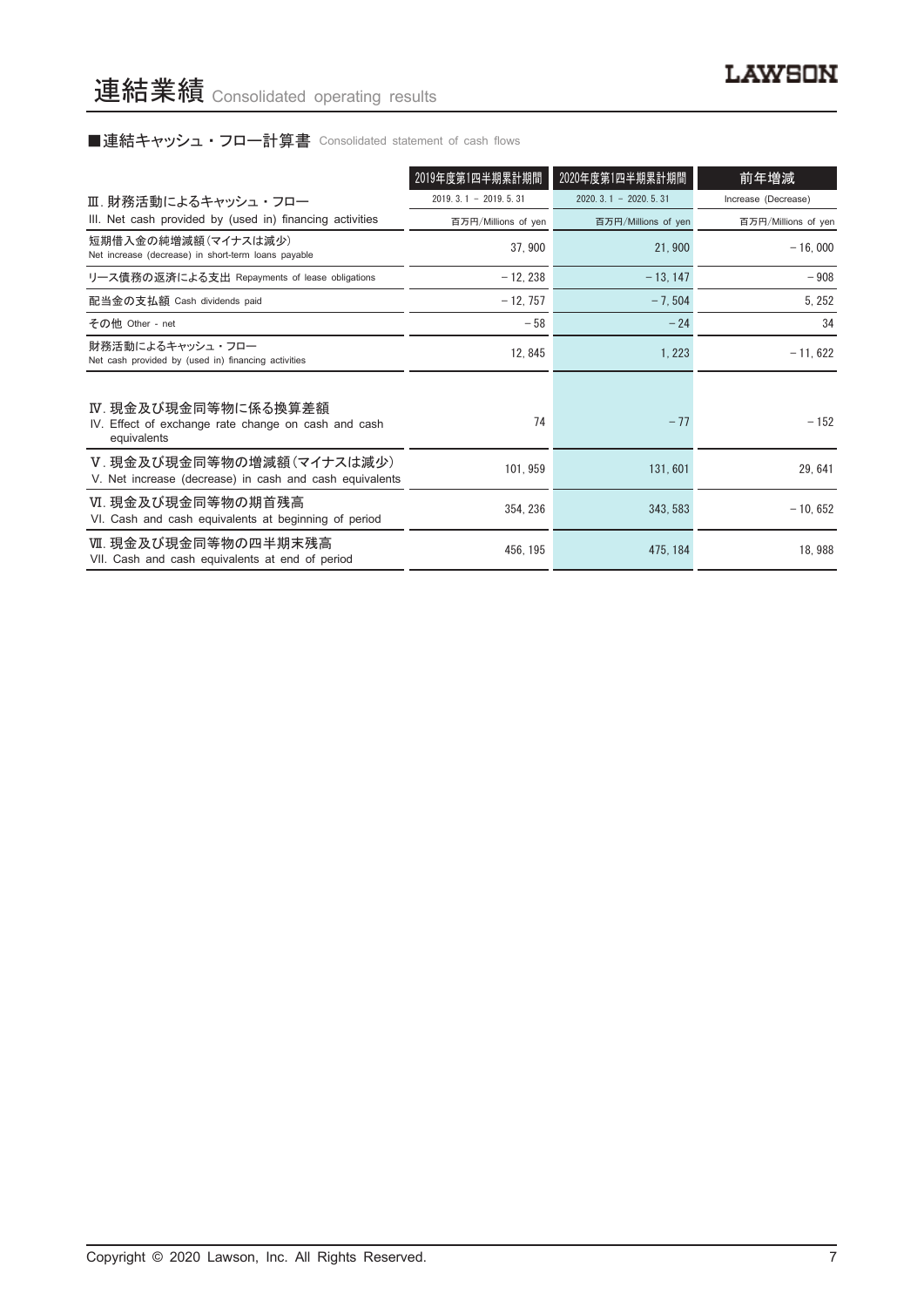# ■セグメント利益 Segment profit

|                                                       | 2019年度第1四半期累計期間        |         | 2020年度第1四半期累計期間            |         | 前年増減                |
|-------------------------------------------------------|------------------------|---------|----------------------------|---------|---------------------|
|                                                       | $2019.3.1 - 2019.5.31$ |         | $2020, 3, 1 - 2020, 5, 31$ |         | Increase (Decrease) |
|                                                       | 百万円/Millions of yen    | 前年比/YoY | 百万円/Millions of yen        | 前年比/YoY | 百万円/Millions of yen |
| セグメント利益 Segment profit                                |                        |         |                            |         |                     |
| 国内コンビニエンスストア事業<br>Domestic convenience store business | 11.095                 | 109.1%  | 2.187                      | 19.7%   | $-8.908$            |
| 成城石井事業<br>Seijo Ishii business                        | 2.292                  | 122.3%  | 2.616                      | 114.1%  | 323                 |
| エンタテインメント関連事業<br>Entertainment-related business       | 1.812                  | 157.6%  | $-961$                     |         | $-2,773$            |
| 金融関連事業<br>Financial services business                 | 528                    | 65.4%   | 27                         | 5.2%    | $-500$              |
| 海外事業<br>Overseas business                             | $-1.496$               | 111.2%  | $-1.142$                   | 76.3%   | 354                 |
| その他 Other business                                    | 15                     | 82.1%   | $-103$                     |         | $-118$              |
| 合計 Total                                              | 14.247                 | 112.4%  | 2.623                      | 18.4%   | $-11.623$           |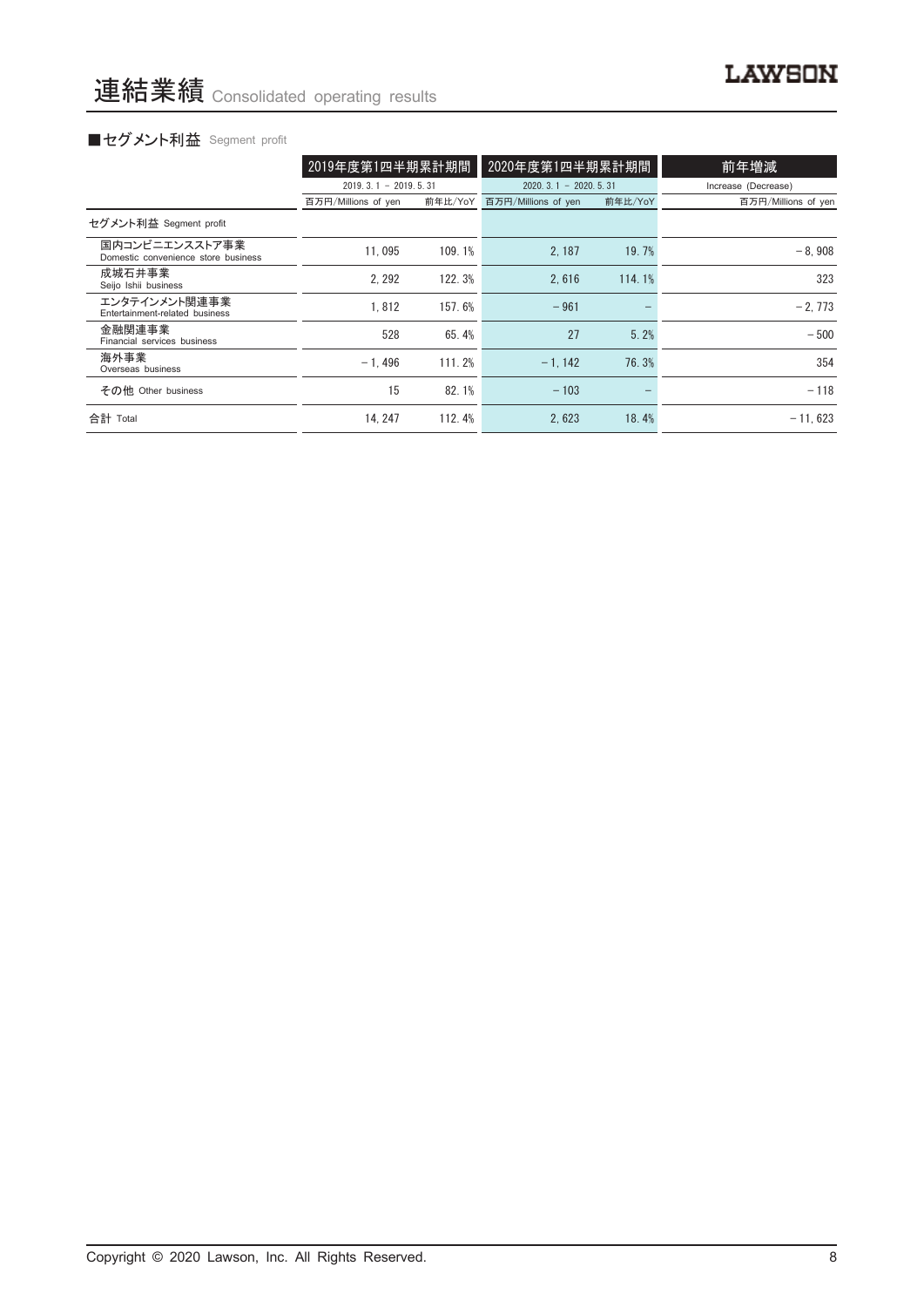#### ■主な関係会社の状況 Main subsidiaries and equity method affiliates

| 1. 連結子会社                                                   | (株)ローソンストア100 *2                                           |                                |                                                                 | (株)ローソンアーバンワークス                                                                           |                                                  |                     |
|------------------------------------------------------------|------------------------------------------------------------|--------------------------------|-----------------------------------------------------------------|-------------------------------------------------------------------------------------------|--------------------------------------------------|---------------------|
| 1. Consolidated subsidiaries                               | Lawson Store100, Inc.                                      |                                |                                                                 |                                                                                           | Lawson urbanworks, Inc.                          |                     |
| 設立日 Date of establishment                                  |                                                            | 2013年11月 2013.11               |                                                                 |                                                                                           | 2017年11月 2017.11                                 |                     |
| 決算月 Fiscal year end                                        |                                                            | 2月 February                    |                                                                 |                                                                                           | 2月 February                                      |                     |
| グループ出資比率 Share of group companies *1                       |                                                            | 100.0%                         |                                                                 |                                                                                           | 100.0%                                           |                     |
| 事業内容 Business activities                                   | 「ローソンストア100」の店舗運営<br>及び指導並びに商品関連事業                         |                                |                                                                 |                                                                                           | 「ローソン」の店舗運営                                      |                     |
|                                                            |                                                            |                                | Store operation and merchandising function of LAWSON STORE100   |                                                                                           | Store operation business of LAWSON stores        |                     |
| 他出資者 Other shareholders                                    |                                                            |                                |                                                                 |                                                                                           |                                                  |                     |
|                                                            |                                                            |                                | 2019. 3-2019. 5 2020. 3-2020. 5 2019. 3-2020. 2                 |                                                                                           | 2019. 3-2019. 5 2020. 3-2020. 5 2019. 3-2020. 2  |                     |
|                                                            |                                                            |                                | 百万円/Millions of yen                                             |                                                                                           |                                                  | 百万円/Millions of yen |
| チェーン全店売上高 Total net sales<br>営業総収入 Gross operating revenue | 9, 115<br>10, 214                                          | 8, 148<br>9,210                | 36.182<br>40, 493                                               | 3, 707<br>3.770                                                                           | 3, 110<br>3, 176                                 | 15, 195<br>15, 470  |
| 営業利益 Operating income                                      | $-90$                                                      | 113                            | $-759$                                                          | 25                                                                                        | $-168$                                           | 56                  |
| 経常利益 Ordinary income                                       | $-92$                                                      | 114                            | $-763$                                                          | 37                                                                                        | $-168$                                           | 63                  |
| 当期純利益 Profit                                               | $-73$                                                      | 77                             | $-600$                                                          | 23                                                                                        | $-109$                                           | 34                  |
|                                                            |                                                            |                                |                                                                 |                                                                                           |                                                  |                     |
|                                                            |                                                            | (株) S C I<br>SCI, Inc.         |                                                                 |                                                                                           | (株)成城石井 *3<br>SEIJO ISHII CO., LTD.              |                     |
| 設立日 Date of establishment                                  |                                                            | 2012年7月 2012.7                 |                                                                 |                                                                                           |                                                  |                     |
| 決算月 Fiscal year end                                        |                                                            | $2$ 月 February                 |                                                                 | 1927年2月 1927.2<br>$2$ 月 February                                                          |                                                  |                     |
| グループ出資比率 Share of group companies*'                        |                                                            | 100.0%                         |                                                                 | 100.0%                                                                                    |                                                  |                     |
|                                                            |                                                            |                                |                                                                 |                                                                                           |                                                  |                     |
| 事業内容 Business activities                                   | SCM機能子会社                                                   |                                |                                                                 | 食品総合小売業、輸入、卸売、食品製造<br>及び飲食店の事業                                                            |                                                  |                     |
|                                                            |                                                            |                                | Serving supply chain management of convenience store businesses | Food retailing, import, wholesale, food manufacture<br>and restaurant operations business |                                                  |                     |
| 他出資者 Other shareholders                                    |                                                            |                                |                                                                 |                                                                                           |                                                  |                     |
|                                                            |                                                            |                                |                                                                 |                                                                                           |                                                  |                     |
|                                                            |                                                            |                                | 2019. 3-2019. 5 2020. 3-2020. 5 2019. 3-2020. 2                 |                                                                                           | 2019. 3-2019. 5 2020. 3-2020. 5 2019. 3-2020. 2  |                     |
|                                                            |                                                            |                                | 百万円/Millions of yen                                             |                                                                                           |                                                  | 百万円/Millions of yen |
| チェーン全店売上高 Total net sales                                  |                                                            |                                |                                                                 | 21, 418                                                                                   | 23, 148                                          | 85, 381             |
| 営業総収入 Gross operating revenue                              | 76, 379                                                    | 65, 519                        | 304, 877                                                        | 23, 419                                                                                   | 25, 192                                          | 93, 769             |
| 営業利益 Operating income                                      | 1, 216                                                     | 694                            | 2,817                                                           | 2,482                                                                                     | 2,806                                            | 9, 105              |
| 経常利益 Ordinary income                                       | 1, 218                                                     | 695                            | 2,823                                                           | 2,468                                                                                     | 2,802                                            | 9,042               |
| 当期純利益 Profit                                               | 798                                                        | 454                            | 1,848                                                           | 1, 473                                                                                    | 1,694                                            | 5,348               |
|                                                            |                                                            | (株)ローソンエンタテインメント               |                                                                 |                                                                                           | ユナイテッド·シネマ(株)                                    |                     |
|                                                            |                                                            | Lawson Entertainment, Inc.     |                                                                 |                                                                                           | United Cinemas Co., Ltd.                         |                     |
| 設立日 Date of establishment                                  |                                                            | 1992年7月 1992.7                 |                                                                 |                                                                                           | 1999年10月 1999.10                                 |                     |
| 決算月 Fiscal year end                                        |                                                            | 2月 February                    |                                                                 |                                                                                           | 2月 February                                      |                     |
| グループ出資比率 Share of group companies*1                        |                                                            | 100.0%                         |                                                                 |                                                                                           | 100.0%                                           |                     |
|                                                            |                                                            | チケット販売・情報提供サービス業、              |                                                                 |                                                                                           | 映画館の運営及び関連事業                                     |                     |
| 事業内容 Business activities                                   | 音楽・映像ソフトの販売<br>Ticket sales, e-commerce, advertising saies |                                |                                                                 |                                                                                           |                                                  |                     |
|                                                            |                                                            | and other marketing activities |                                                                 |                                                                                           | Operation of movie theaters and related business |                     |
| 他出資者 Other shareholders                                    |                                                            |                                |                                                                 |                                                                                           |                                                  |                     |
|                                                            | $2019.3 - 2019.5$                                          |                                | 2020. 3-2020. 5 2019. 3-2020. 2                                 |                                                                                           | 2019. 3-2019. 5 2020. 3-2020. 5 2019. 3-2020. 2  |                     |
|                                                            |                                                            |                                | 百万円/Millions of yen                                             |                                                                                           |                                                  | 百万円/Millions of yen |
| 営業総収入 Gross operating revenue                              | 14, 447                                                    | 10, 179                        | 58, 539                                                         | 6,583                                                                                     | 1,097                                            | 26, 970             |
| 営業利益 Operating income                                      | 789                                                        | $-275$                         | 2,367                                                           | 1, 157                                                                                    | $-527$                                           | 3,457               |
| 経常利益 Ordinary income                                       | 792                                                        | $-269$                         | 2.385                                                           | 1, 151                                                                                    | $-530$                                           | 3,438               |

(注)

\*1 グループ出資比率には、 (株)ローソンからの出資のほか、 グループ企業等からの出資を含みます。

\*2 ローソンストア100事業全体の営業利益(社内管理ベース)は、 2020年度第1四半期累計で194百万円となっております。 これは、 (株)ローソンストア100の営業利 益に、 (株)ローソンの担当事業本部による社内管理上の営業利益を合算して算出したものです。

当期純利益 Profit 651 –1,183 2,867 751 –1,177 2,245

\*3 設立日については、 創業時点を記載しております。

Notes:

\*1 Share of group companies includes investments from group companies besides investments from Lawson, Inc.

\*2 According to our internal calculation, the combined operating income of LAWSON STORE100 business has made a total of 194 million yen in the first quarter of fiscal year 2020. This total was calculated by adding the operating income of Lawson Store100, Inc. together with the operating income of Lawson, Inc.'s LAWSON STORE100 business division.

\*3 It states the date of foundation.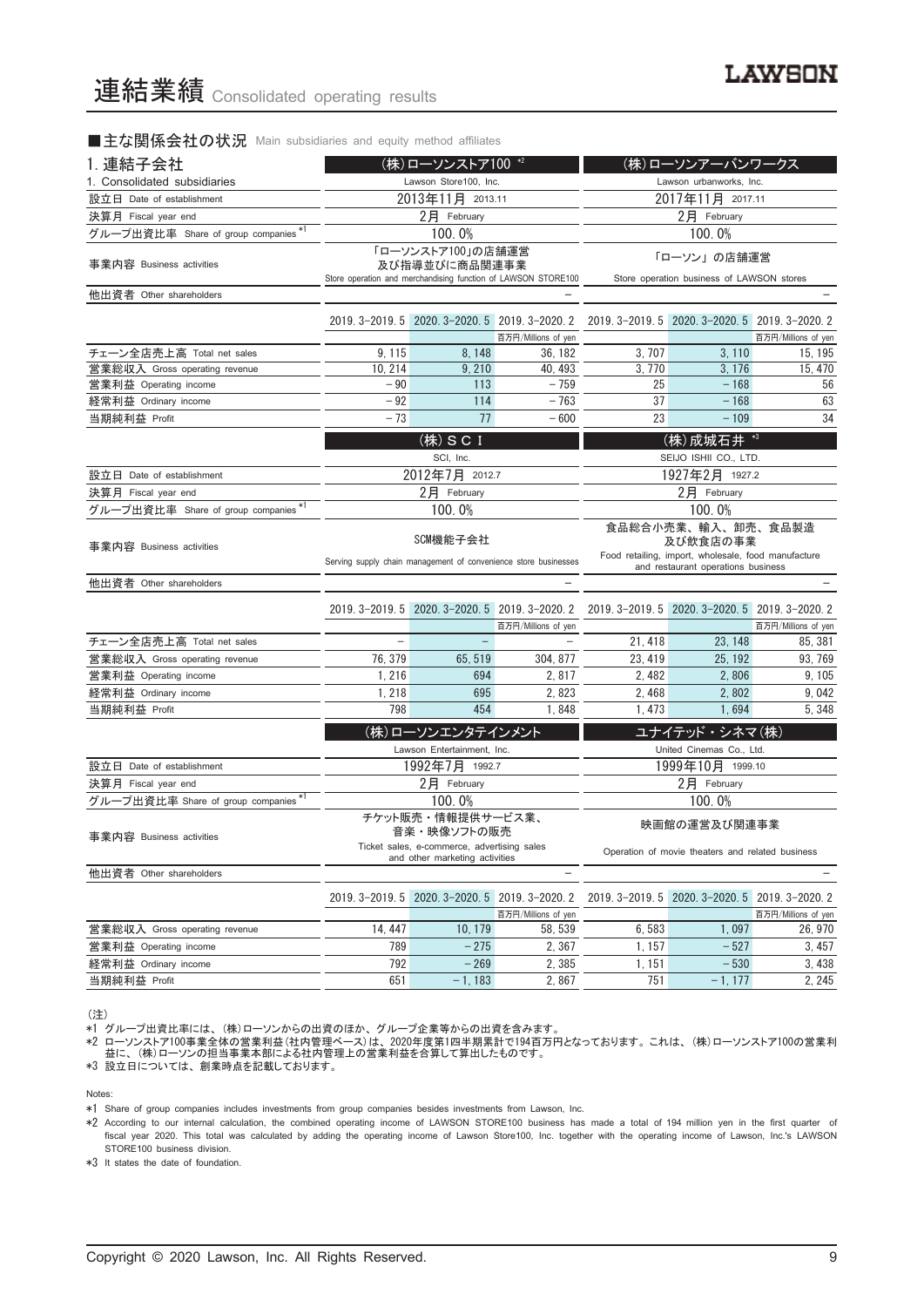#### ■主な関係会社の状況 Main subsidiaries and equity method affiliates

|                                      | 上海羅森便利有限公司                                                                        |                                         |                                                                                                                                  | 重慶羅森便利店有限公司                                      |                                                                         |                          |  |
|--------------------------------------|-----------------------------------------------------------------------------------|-----------------------------------------|----------------------------------------------------------------------------------------------------------------------------------|--------------------------------------------------|-------------------------------------------------------------------------|--------------------------|--|
|                                      |                                                                                   | Shanghai Lawson, Inc.                   |                                                                                                                                  |                                                  | Chongqing Lawson, Inc.                                                  |                          |  |
| 設立日 Date of establishment            |                                                                                   | 1996年2月 1996.2                          |                                                                                                                                  | 2010年4月 2010.4                                   |                                                                         |                          |  |
| 決算月 Fiscal year end                  |                                                                                   | 12月 December                            |                                                                                                                                  | 12月 December                                     |                                                                         |                          |  |
| グループ出資比率 Share of group companies *1 |                                                                                   | 100.0%                                  |                                                                                                                                  |                                                  | 100.0%                                                                  |                          |  |
| 事業内容 Business activities             | 中国上海市及びその周辺における<br>コンビニエンスストア事業<br>Lawson's chain-store development and operation |                                         |                                                                                                                                  |                                                  | 中国重慶市におけるコンビニエンスストア事業<br>Lawson's chain-store development and operation |                          |  |
| 他出資者 Other shareholders              |                                                                                   | in Shanghai and surrounding area, China |                                                                                                                                  |                                                  | in Chongqing, China                                                     |                          |  |
|                                      |                                                                                   |                                         |                                                                                                                                  |                                                  |                                                                         |                          |  |
|                                      |                                                                                   |                                         | 2019. 1-2019. 3 2020. 1-2020. 3 2019. 1-2019. 12                                                                                 | 2019. 1-2019. 3 2020. 1-2020. 3 2019. 1-2019. 12 |                                                                         |                          |  |
|                                      |                                                                                   |                                         | 百万円/Millions of yen                                                                                                              |                                                  |                                                                         | 百万円/Millions of yen      |  |
| チェーン全店売上高 Total net sales            | 9, 476                                                                            | 9,674                                   | 48.428                                                                                                                           | 1, 412                                           | 1, 174                                                                  | 6,616                    |  |
| 営業総収入 Gross operating revenue        | 5,898                                                                             | 6, 134                                  | 33, 605                                                                                                                          | 677                                              | 516                                                                     | 3, 104                   |  |
| 営業利益 Operating income                | $-1,004$                                                                          | $-1, 183$                               | 73                                                                                                                               | $-108$                                           | $-59$                                                                   | $-101$                   |  |
| 経常利益 Ordinary income                 | $-1,044$                                                                          | $-1, 352$                               | $-136$                                                                                                                           | $-114$                                           | $-67$                                                                   | $-121$                   |  |
| 当期純利益 Profit                         | $-1,058$                                                                          | $-1,606$                                | $-488$                                                                                                                           | $-116$                                           | $-73$                                                                   | $-245$                   |  |
|                                      |                                                                                   | 大連羅森便利店有限公司                             |                                                                                                                                  | 羅森(北京)有限公司                                       |                                                                         |                          |  |
|                                      | Dalian Lawson, Inc.                                                               |                                         |                                                                                                                                  |                                                  | Beijing Lawson, Inc.                                                    |                          |  |
| 設立日 Date of establishment            | 2011年9月 2011.9                                                                    |                                         |                                                                                                                                  |                                                  | 2013年5月 2013.5                                                          |                          |  |
| 決算月 Fiscal year end                  |                                                                                   | 12月 December                            |                                                                                                                                  |                                                  | 12月 December                                                            |                          |  |
| グループ出資比率 Share of group companies *1 | 98.3%                                                                             |                                         |                                                                                                                                  |                                                  | 100.0%                                                                  |                          |  |
| 事業内容 Business activities             |                                                                                   | 中国大連市におけるコンビニエンスストア事業                   | Lawson's chain-store development and operation in Dalian, China Lawson's chain-store development and operation in Beijing, China |                                                  | 中国北京市におけるコンビニエンスストア事業                                                   |                          |  |
| 他出資者 Other shareholders              |                                                                                   | 亜恵美食有限公司 Acasia Foods Co.,LTD.          | 1.7%                                                                                                                             |                                                  |                                                                         |                          |  |
|                                      |                                                                                   |                                         | 2019.1-2019.3 2020.1-2020.3 2019.1-2019.12 2019.1-2019.3 2020.1-2020.3 2019.1-2019.12                                            |                                                  |                                                                         |                          |  |
|                                      |                                                                                   |                                         | 百万円/Millions of yen                                                                                                              |                                                  |                                                                         | 百万円/Millions of yen      |  |
| チェーン全店売上高 Total net sales            | 1, 187                                                                            | 1.604                                   | 6.059                                                                                                                            | 1,258                                            | 1.545                                                                   | 6, 419                   |  |
| 営業総収入 Gross operating revenue        | 608                                                                               | 818                                     | 3.298                                                                                                                            | 983                                              | 1.099                                                                   | 4.942                    |  |
| 営業利益 Operating income                | $-35$                                                                             | $-22$                                   | 13                                                                                                                               | $-102$                                           | $-74$                                                                   | $-261$                   |  |
| 経常利益 Ordinary income                 | $-34$                                                                             | $-26$                                   | 17                                                                                                                               | $-108$                                           | $-71$                                                                   | $-257$                   |  |
| 当期純利益 Profit                         | $-40$                                                                             | $-27$                                   | $-32$                                                                                                                            | $-134$                                           | $-86$                                                                   | $-313$                   |  |
|                                      |                                                                                   | Saha Lawson Co., Ltd.                   |                                                                                                                                  |                                                  | (株)ベストプラクティス                                                            |                          |  |
|                                      |                                                                                   |                                         |                                                                                                                                  |                                                  | BestPractice, Inc.                                                      |                          |  |
| 設立日 Date of establishment            |                                                                                   | 2012年11月 2012.11                        |                                                                                                                                  |                                                  | 2004年3月 2004.3                                                          |                          |  |
| 決算月 Fiscal year end                  |                                                                                   | 12月 December                            |                                                                                                                                  |                                                  | $2$ 月 February                                                          |                          |  |
| グループ出資比率 Share of group companies *1 |                                                                                   | 49.2%                                   |                                                                                                                                  |                                                  | 100.0%                                                                  |                          |  |
| 事業内容 Business activities             |                                                                                   | タイにおけるコンビニエンスストア事業                      | Operating stores "LAWSON 108" and "108SHOP" in Thailand On-site inspections and analysis of store management                     |                                                  | 店舗の経営の実態調査・分析業務                                                         |                          |  |
| 他出資者 Other shareholders              | Saha Pathanapibul PLC.                                                            |                                         | 21.3%                                                                                                                            |                                                  |                                                                         |                          |  |
|                                      | Saha Pathana Interholding PLC.                                                    |                                         | 9.0%                                                                                                                             |                                                  |                                                                         |                          |  |
|                                      | I.C.C International PLC.                                                          |                                         | 9.0%                                                                                                                             |                                                  |                                                                         | $\overline{\phantom{0}}$ |  |
|                                      | Thai President Foods PLC.                                                         |                                         | 7.7%                                                                                                                             |                                                  |                                                                         | ÷,                       |  |

|                               | 3.8%<br>Others |       |                                                                                      |     |        |                     |
|-------------------------------|----------------|-------|--------------------------------------------------------------------------------------|-----|--------|---------------------|
|                               |                |       | 2019.1-2019.3 2020.1-2020.3 2019.1-2019.12 2019.3-2019.5 2020.3-2020.5 2019.3-2020.2 |     |        |                     |
|                               |                |       | 百万円/Millions of yen                                                                  |     |        | 百万円/Millions of yen |
| チェーン全店売上高 Total net sales     | 2.513          | 2.067 | 9.065                                                                                |     |        |                     |
| 営業総収入 Gross operating revenue | 2.537          | 2.394 | 10.792                                                                               | 256 | 125    | 1.106               |
| 営業利益 Operating income         | $-116$         | $-84$ | $-267$                                                                               | 15  | $-124$ | 76                  |
| 経常利益 Ordinary income          | $-116$         | $-84$ | $-275$                                                                               | 15  | 210    | 76                  |
| 当期純利益 Profit                  | $-98$          | $-93$ | $-282$                                                                               |     | 135    | 48                  |

(注) \*1 グループ出資比率には、 (株)ローソンからの出資のほか、 グループ企業等からの出資を含みます。

\*2 上表中の決算数値は、 上海羅森便利有限公司に、 中国上海市及びその周辺地域の上海楽松商貿有限公司、 上海恭匯貿易有限公司、 浙江羅森百貨有限公 司3社の経営成績を合算しております。

\*3 羅森(北京)有限公司の上表中の決算数値は、 羅森(北京)有限公司に、 北京羅松商貿有限公司の経営成績を合算しております。

Notes: \*1 Share of group companies includes investments from group companies besides investments from Lawson, Inc.

\*2 The operating result of Shanghai Lawson, Inc. includes a sum of operating results of 3 companies (Shanghai Le Song Trading Co., Ltd., Shang Hai Gong Hui Trading Co., Ltd. and Zhejiang Lawson, Inc. located in Shanghai and surrounding area).

\*3 The operating result of Beijing Lawson, Inc. includes the operating result of BEIJING LUOSONG Co., Ltd.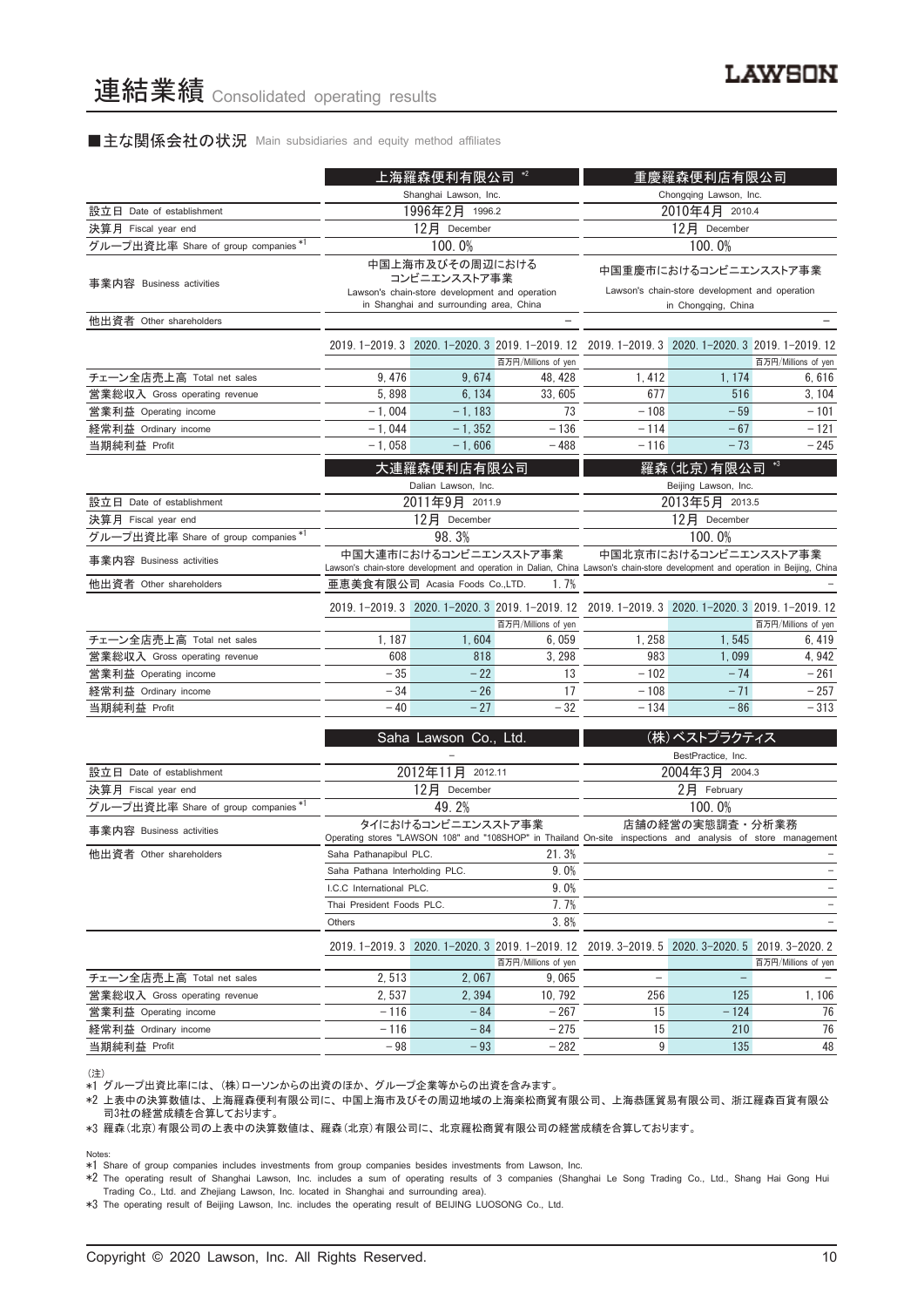■主な関係会社の状況 Main subsidiaries and equity method affiliates

| 2. 持分法適用関連会社                       |        | (株)ローソン高知                |                                                           |                                                                                                                     | (株)ローソン南九州                |                     |
|------------------------------------|--------|--------------------------|-----------------------------------------------------------|---------------------------------------------------------------------------------------------------------------------|---------------------------|---------------------|
| 2. Equity method affiliates        |        | Lawson Kochi, Inc.       |                                                           |                                                                                                                     | Lawson Minamikyushu, Inc. |                     |
| 設立日 Date of establishment          |        | 2015年4月 2015.4           |                                                           |                                                                                                                     | 2013年5月 2013.5            |                     |
| 決算月 Fiscal year end                |        | $2$ 月 February           |                                                           |                                                                                                                     | $2$ 月 February            |                     |
| グループ出資比率 Share of group companies* |        | 49.0%                    |                                                           |                                                                                                                     | 49.0%                     |                     |
| 事業内容 Business activities           |        | 高知県におけるコンビニエンスストア事業      |                                                           | Lawson's chain-store development and operation in Kochi Lawson's chain-store development and operation in Kagoshima | 鹿児島県におけるコンビニエンスストア事業      |                     |
| 他出資者 Other shareholders            |        |                          |                                                           | 株式会社サニーマート SUNNY MART Co., Ltd. 51.0% 南国殖産株式会社 Nangoku Corporation Co., Ltd. 51.0%                                  |                           |                     |
|                                    |        |                          |                                                           | 2019. 3-2019. 5 2020. 3-2020. 5 2019. 3-2020. 2 2019. 3-2019. 5 2020. 3-2020. 5 2019. 3-2020. 2                     |                           |                     |
|                                    |        |                          | 百万円/Millions of yen                                       |                                                                                                                     |                           | 百万円/Millions of yen |
| 営業総収入 Gross operating revenue      | 1, 104 | 1,016                    | 4,426                                                     | 1, 141                                                                                                              | 1,019                     | 4,602               |
| 営業利益 Operating income              | 133    | 91                       | 411                                                       | 63                                                                                                                  | $-20$                     | 196                 |
| 経常利益 Ordinary income               | 136    | 93                       | 418                                                       | 64                                                                                                                  | $-19$                     | 199                 |
| 当期純利益 Profit                       | 90     | 70                       | 269                                                       | 51                                                                                                                  | $-47$                     | 67                  |
|                                    |        | (株)ローソン沖縄                |                                                           |                                                                                                                     |                           |                     |
|                                    |        | Lawson Okinawa, Inc.     |                                                           |                                                                                                                     |                           |                     |
| 設立日 Date of establishment          |        | 2009年10月 2009.10         |                                                           |                                                                                                                     |                           |                     |
| 決算月 Fiscal year end                |        | $2$ 月 February           |                                                           |                                                                                                                     |                           |                     |
| グループ出資比率 Share of group companies* |        | 49.0%                    |                                                           |                                                                                                                     |                           |                     |
| 事業内容 Business activities           |        | 沖縄県におけるコンビニエンスストア事業      | Lawson's chain-store development and operation in Okinawa |                                                                                                                     |                           |                     |
| 他出資者 Other shareholders            |        | 株式会社サンエー SAN-A CO., LTD. | 51.0%                                                     |                                                                                                                     |                           |                     |

|                               |       | 2019. 3-2019. 5 2020. 3-2020. 5 2019. 3-2020. 2 |                     |
|-------------------------------|-------|-------------------------------------------------|---------------------|
|                               |       |                                                 | 百万円/Millions of yen |
| 営業総収入 Gross operating revenue | 2.014 | 1.720                                           | 8.264               |
| 営業利益 Operating income         | 502   | 186                                             | 1.798               |
| 経常利益 Ordinary income          | 504   | 188                                             | 1.805               |
| 当期純利益 Profit                  | 333   | 123                                             | 1.172               |
|                               |       |                                                 |                     |

(注)

\* グループ出資比率には、 (株)ローソンからの出資のほか、 グループ企業等からの出資を含みます。

Note: \* Share of group companies includes investments from group companies besides investments from Lawson, Inc.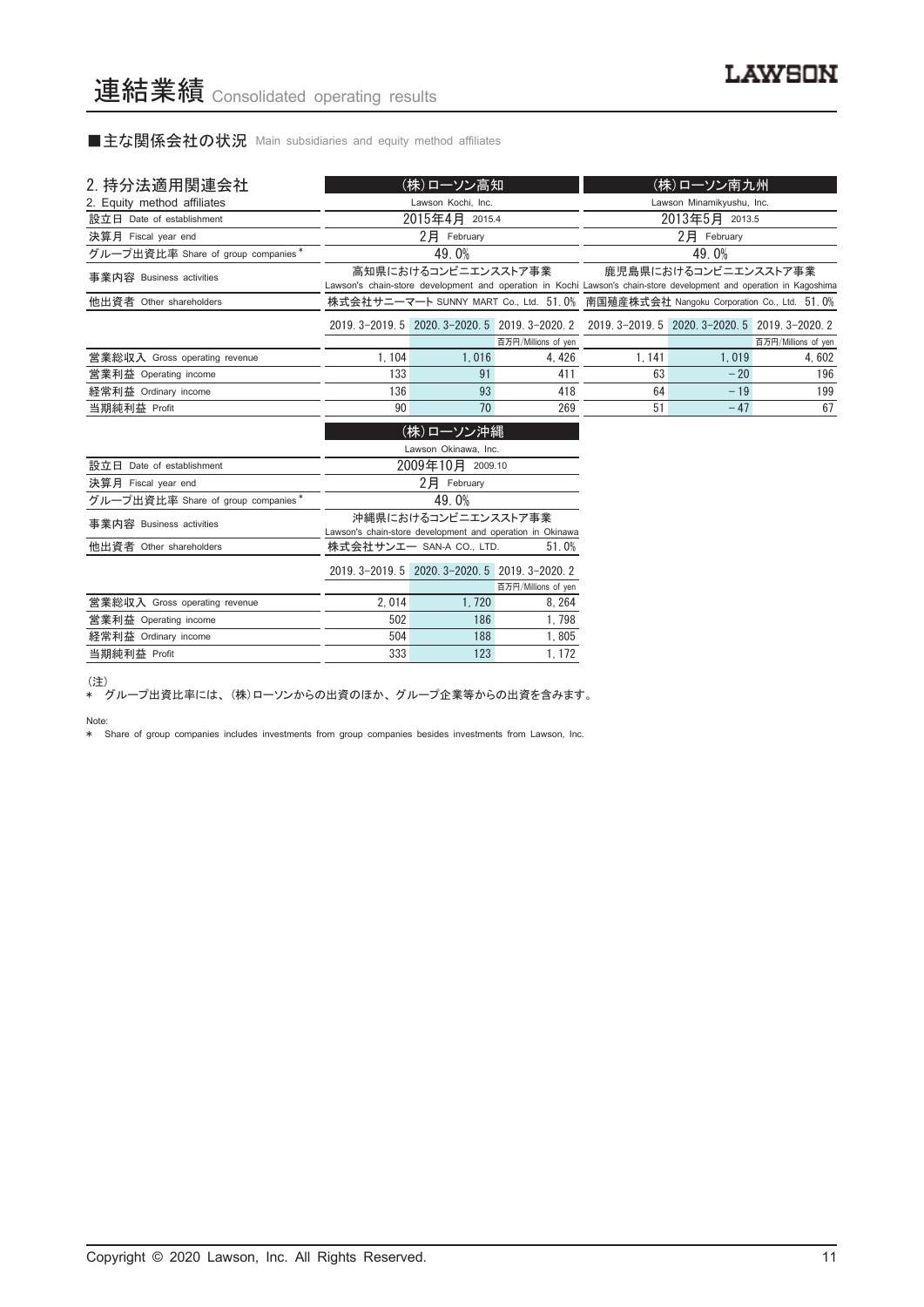#### ■主な業績と予想 Results and forecasts for major financial indicators

|                                                                                                           | 2019年度/FY2019                      |        |                                          |        | 2020年度/FY2020 *3                   |        |                                                     |                   |
|-----------------------------------------------------------------------------------------------------------|------------------------------------|--------|------------------------------------------|--------|------------------------------------|--------|-----------------------------------------------------|-------------------|
|                                                                                                           | 第1四半期/10<br>$2019.3.1 - 2019.5.31$ |        | 通期/Full year<br>2019. 3. 1 - 2020. 2. 29 |        | 第1四半期/10<br>$2020.3.1 - 2020.5.31$ |        | 通期計画/Full year (Forecast)<br>$2020.3.1 - 2021.2.28$ |                   |
|                                                                                                           | 金額/Amount 前年比/YoY                  |        | 金額/Amount 前年比/YoY                        |        | 金額/Amount 前年比/YoY                  |        |                                                     | 金額/Amount 前年比/YoY |
| チェーン全店売上高 (百万円)<br>Net sales of all convenience stores (millions of yen)                                  | 574, 268                           |        | 105.1% 2, 296, 156                       | 102.7% | 528, 197                           | 92.0%  | 2, 220, 000                                         | 96.7%             |
| 加盟店売上高 (百万円)<br>Net sales of franchised stores (millions of yen)                                          | 561, 711                           |        | 105.2% 2, 248, 475                       | 102.9% | 519, 879                           | 92.6%  |                                                     |                   |
| 直営店売上高(百万円)<br>Net sales of company-operated stores (millions of yen)                                     | 12, 557                            | 98.3%  | 47,680                                   | 93.4%  | 8,317                              | 66.2%  |                                                     |                   |
| 営業総収入 (百万円) *1<br>Gross operating revenue (millions of yen)                                               | 97, 438                            | 103.4% | 390, 811                                 | 101.3% | 86, 265                            | 88.5%  | 366,000                                             | 93.7%             |
| 営業総利益 (百万円)<br>Operating gross profit (millions of yen)                                                   | 88, 317                            | 104.1% | 356, 385                                 | 102.3% | 80, 198                            | 90.8%  |                                                     |                   |
| (対チェーン全店売上高比)<br>(Operating gross profit on Net sales of all convenience stores)                          | 15.4%                              |        | 15.5%                                    |        | 15.2%                              |        |                                                     |                   |
| 販売費及び一般管理費 (百万円)<br>Selling, general and administrative expenses (millions of yen)                        | 78, 350                            | 103.8% | 311,660                                  | 102.9% | 78.607                             | 100.3% |                                                     |                   |
| (対チェーン全店売上高比)<br>(Selling, general and administrative expenses on Net<br>sales of all convenience stores) | 13.6%                              |        | 13.6%                                    |        | 14.9%                              |        |                                                     |                   |
| 営業利益 (百万円) Operating income (millions of yen)                                                             | 9,967                              | 106.7% | 44, 725                                  | 97.8%  | 1,591                              | 16.0%  | 25,000                                              | 55.9%             |
| (対チェーン全店売上高比)<br>(Operating income on Net sales of all convenience stores)                                | 1.7%                               |        | 1.9%                                     |        | 0.3%                               |        |                                                     |                   |
| 経常利益 (百万円) Ordinary income (millions of yen)                                                              | 15, 578                            | 90.7%  | 45, 962                                  | 89.3%  | 11,011                             | 70.7%  | 31,500                                              | 68.5%             |
| 四半期(当期)純利益 (百万円) Profit (millions of yen)                                                                 | 11, 245                            | 84.7%  | 15,486                                   | 50.0%  | 9.337                              | 83.0%  | 15,000                                              | 96.9%             |
| 1株当たり四半期 (当期) 純利益 (円)<br>Profit per share (yen)                                                           |                                    | 112.38 |                                          | 154.76 |                                    | 93.32  |                                                     | 149.90 *2         |
| 純資産 (百万円) Net assets (millions of yen)                                                                    | 238, 282                           |        | 233, 705                                 |        | 238, 256                           |        | $\equiv$                                            |                   |
| 総資産 (百万円) Total assets (millions of yen)                                                                  | 857.607                            |        | 858, 770                                 |        | 897, 651                           |        | $\equiv$                                            |                   |
| 1株当たり純資産 (円) Net assets per share (yen)                                                                   | 2, 379. 32                         |        | 2, 333, 04                               |        | 2, 378, 52                         |        | $\overline{\phantom{0}}$                            |                   |
| 総資産四半期(当期)純利益率 ROA                                                                                        |                                    | 1.3%   |                                          | 1.8%   |                                    | 1.1%   |                                                     |                   |
| 自己資本四半期(当期)純利益率 ROE                                                                                       |                                    | 4.7%   |                                          | 6.5%   |                                    | 4.0%   | $\equiv$                                            |                   |
| 流動比率 Current ratio                                                                                        |                                    | 41.5%  |                                          | 50.9%  |                                    | 54.6%  | $\equiv$                                            |                   |
| 固定比率 Fixed ratio                                                                                          |                                    | 284.4% |                                          | 282.4% | 278.4%                             |        |                                                     |                   |
| 自己資本比率 Shareholders' equity ratio                                                                         |                                    | 27.8%  |                                          | 27.2%  |                                    | 26.5%  |                                                     |                   |

(注)

\*1 営業総収入は直営店売上高、 加盟店からの収入等の合計です。

\*2 計画の1株当たり四半期(当期)純利益に関しては、 2020年5月31日現在の期末発行済株式数を用いて算出しております。

\*3 当社は、 連結子会社であった(株)ローソン山陰を2020年3月1日に吸収合併いたしました。

Notes:

\*1 The gross operating revenue is a sum of total sales of company-operated stores, income from franchised stores and others.

\*2 Forecasted profit per share is calculated based on the number of outstanding shares as of May 31, 2020.

\*3 Lawson, Inc. merged with Lawson Sanin, Inc., which was its consolidated subsidiary, on March 1, 2020.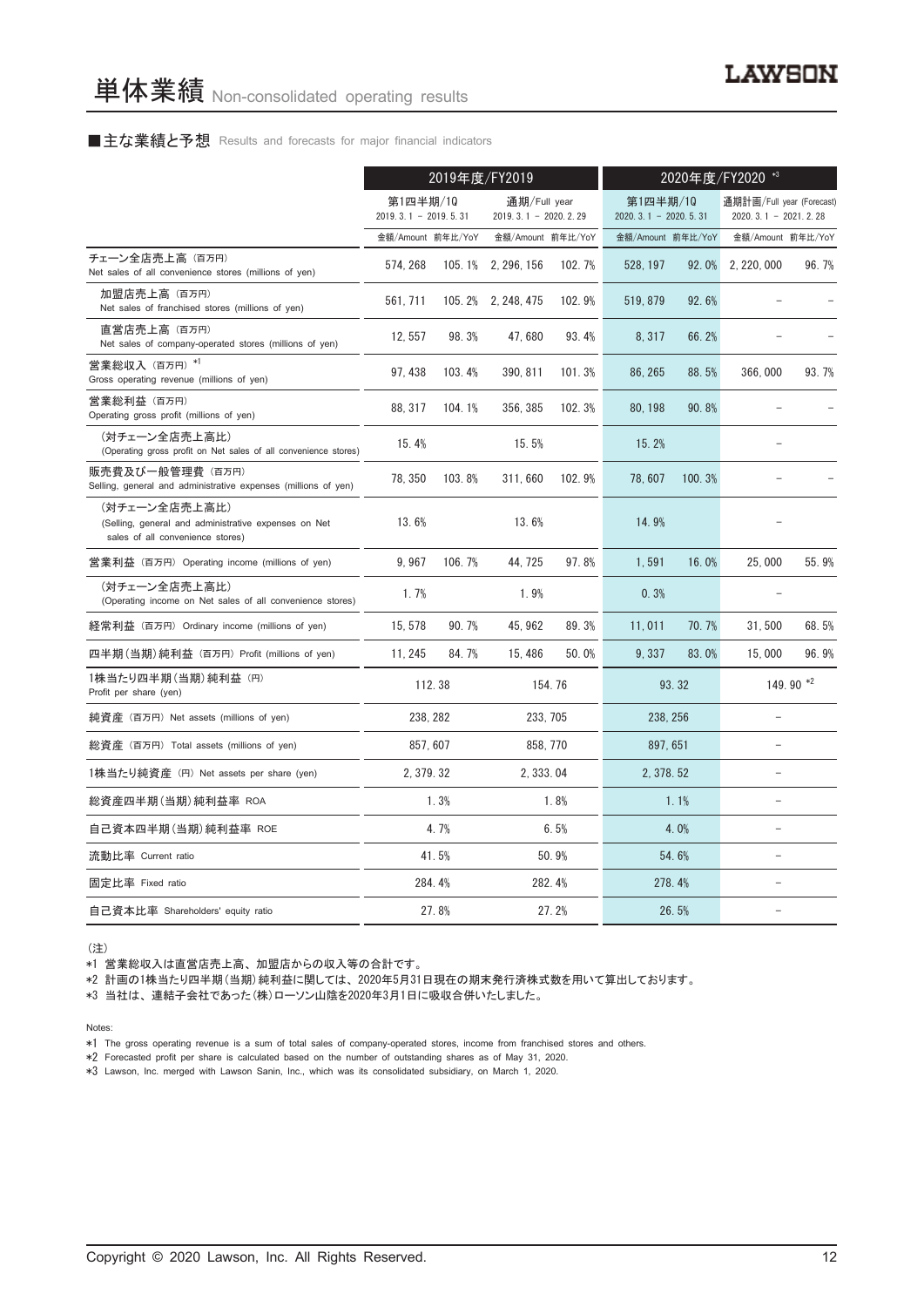## ■損益計算書 Non-consolidated statement of income

|                                                            | 2019年度第1四半期累計期間        |         | 2020年度第1四半期累計期間        |         | 前年増減                |
|------------------------------------------------------------|------------------------|---------|------------------------|---------|---------------------|
|                                                            | $2019.3.1 - 2019.5.31$ |         | $2020.3.1 - 2020.5.31$ |         | Increase (Decrease) |
|                                                            | 百万円/Millions of yen    | 前年比/YoY | 百万円/Millions of yen    | 前年比/YoY | 百万円/Millions of yen |
| A. 営業総収入 Gross operating revenue<br>$B + E$                | 97.438                 | 103.4%  | 86.265                 | 88.5%   | $-11, 172$          |
| B. 売上高 Net sales                                           | 12.557                 | 96.8%   | 8,317                  | 66.2%   | $-4, 239$           |
| C. 売上原価 Cost of sales                                      | 9,120                  | 96.9%   | 6.066                  | 66.5%   | $-3,053$            |
| D. 売上総利益 Gross profit<br>$B - C$                           | 3,436                  | 96.7%   | 2, 251                 | 65.5%   | $-1, 185$           |
| E. 営業収入 Operating revenue<br>$F + G$                       | 84, 880                | 104.4%  | 77, 947                | 91.8%   | $-6,933$            |
| F. 加盟店からの収入 Income from franchised stores                  | 75, 653                | 105.0%  | 69.666                 | 92.1%   | $-5,987$            |
| G. その他の営業収入 Other operating revenue                        | 9, 227                 | 100.1%  | 8,281                  | 89.7%   | $-946$              |
| H. 営業総利益 Operating gross profit<br>$A - C = D + E$         | 88.317                 | 104.1%  | 80.198                 | 90.8%   | $-8,118$            |
| I. 販売費及び一般管理費 Selling, general and administrative expenses | 78.350                 | 103.8%  | 78.607                 | 100.3%  | 256                 |
| J. 営業利益 Operating income<br>$H - I$                        | 9.967                  | 106.7%  | 1.591                  | 16.0%   | $-8,375$            |
| 営業外収益 Non-operating income                                 | 6,655                  | 73.0%   | 11, 218                | 168.6%  | 4,563               |
| 営業外費用 Non-operating expenses                               | 1,043                  | 81.3%   | 1.799                  | 172.4%  | 755                 |
| 経常利益 Ordinary income                                       | 15, 578                | 90.7%   | 11,011                 | 70.7%   | $-4, 567$           |
| 特別利益 Extraordinary income                                  | -                      |         | 221                    |         | 221                 |
| 特別損失 Extraordinary losses                                  | 1,833                  | 139.3%  | 2,610                  | 142.4%  | 776                 |
| 税引前四半期純利益 Profit before income taxes                       | 13, 744                | 86.7%   | 8,622                  | 62.7%   | $-5, 122$           |
| 法人税、住民税及び事業税 Income taxes - current                        | 1.411                  | 55.7%   | $-746$                 |         | $-2, 158$           |
| 法人税等調整額 Income taxes - deferred                            | 1.088                  |         | 31                     | 2.9%    | $-1,056$            |
| 四半期純利益 Profit                                              | 11, 245                | 84.7%   | 9,337                  | 83.0%   | $-1,907$            |

#### ■販売費及び一般管理費の主な明細 Selling, general and administrative expenses \*2

|                                                          | 2019年度第1四半期累計期間        |         | 2020年度第1四半期累計期間 *1     | 前年増減    |                     |
|----------------------------------------------------------|------------------------|---------|------------------------|---------|---------------------|
|                                                          | $2019.3.1 - 2019.5.31$ |         | $2020.3.1 - 2020.5.31$ |         | Increase (Decrease) |
|                                                          | 百万円/Millions of yen    | 前年比/YoY | 百万円/Millions of yen    | 前年比/YoY | 百万円/Millions of yen |
| 地代家賃 Rents                                               | 29.034                 | 104.4%  | 29.163                 | 100.4%  | 129                 |
| 人件費 Personnel expenses                                   | 11.489                 | 100.2%  | 11.325                 | 98.6%   | $-164$              |
| 有形固定資産減価償却費 Depreciation of property and store equipment | 12.169                 | 112.7%  | 12.355                 | 101.5%  | 185                 |
| 広告宣伝費 Advertising expenses                               | 4.193                  | 119.0%  | 2.494                  | 59.5%   | $-1.698$            |
| 販売手数料 Sales commission                                   | 4.761                  | 89.4%   | 4.108                  | 86.3%   | $-653$              |
| その他 Other                                                | 16.701                 | 100.6%  | 19.159                 | 114.7%  | 2,458               |
| 合計 Total                                                 | 78.350                 | 103.8%  | 78.607                 | 100.3%  | 256                 |

(注)

\*1 当社は、 連結子会社であった(株)ローソン山陰を2020年3月1日に吸収合併いたしました。

\*2 ITコスト(社内管理ベース)は、 2020年度第1四半期累計で35億円になります。 なお、 ITコストは 「有形固定資産減価償却費」 及び 「その他」 に計 上しています。

Notes:

\*1 Lawson, Inc. merged with Lawson Sanin Inc., which was its consolidated subsidiary, on March 1, 2020.

\*2 According to our internal calculation, IT-related expenses for the first quarter of fiscal year 2020 stood at 3.5 billions of yen. These IT-related expenses are recorded under "Depreciation of property and store equipment" and "Other."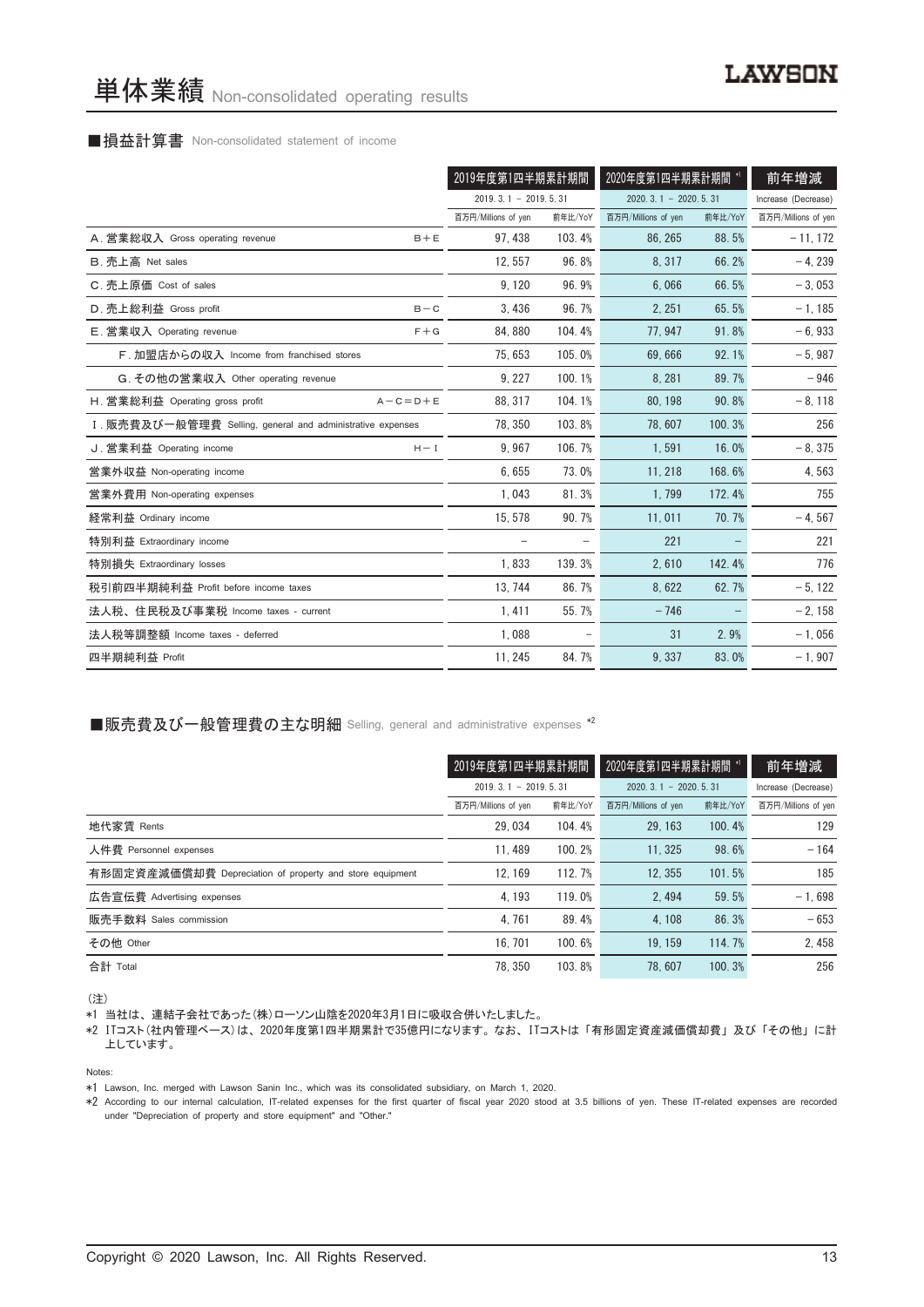#### ■投融資の状況 Capital expenditure

|                                                                | 2019年度第1四半期累計期間        | 2020年度第1四半期累計期間 *2     | 前年増減                | 2020年度計画                           |
|----------------------------------------------------------------|------------------------|------------------------|---------------------|------------------------------------|
|                                                                |                        |                        |                     |                                    |
|                                                                | $2019.3.1 - 2019.5.31$ | $2020.3.1 - 2020.5.31$ | Increase (Decrease) | Forecasts / 2020. 3.1 - 2021. 2.28 |
|                                                                | 百万円/Millions of yen    | 百万円/Millions of yen    | 百万円/Millions of yen | 百万円/Millions of yen                |
| 新店投資 New store investments                                     | 4, 251                 | 2,567                  | $-1,683$            | 12,000                             |
| 既存店投資<br>Existing store investments                            | 1,348                  | 1,647                  | 299                 | 8,000                              |
| システム関連投資<br>IT-related investments                             | 3,065                  | 1,231                  | $-1,833$            | 6,000                              |
| その他 Other                                                      | 242                    | $-16$                  | $-259$              |                                    |
| 投資小計 Subtotal                                                  | 8,908                  | 5,430                  | $-3,477$            | 26,000                             |
| 出資・融資<br>Investments and advances                              | 4, 440                 | 7,140                  | 2,699               | 27,000                             |
| リース Leases <sup>*1</sup>                                       | 10,089                 | 5,219                  | $-4,869$            | 33,000                             |
| 合計 Total                                                       | 23, 438                | 17, 790                | $-5,648$            | 86,000                             |
| 有形固定資産減価償却費<br>Depreciation of property and store<br>equipment | 12, 169                | 12, 355                | 185                 | 50,000                             |
| 無形固定資産償却費<br>Amortization of intangible assets                 | 2, 176                 | 2,876                  | 699                 | 11, 200                            |
| 減価償却費合計<br>Total depreciation and amortization                 | 14, 346                | 15, 231                | 885                 | 61, 200                            |

(注)

\*1 リース債務の返済による支出は、 2019年度第1四半期累計期間は9,474百万円、 2020年度第1四半期累計期間は10,333百万円です。

\*2 当社は、連結子会社であった(株)ローソン山陰を2020年3月1日に吸収合併いたしました。

Notes:

\*1 The amount of repayments of lease obligations is 9,474 millions of yen in the first quarter of fiscal year 2019 and 10,333 millions of yen in the first quarter of fiscal year 2020.

\*2 Lawson, Inc. merged with Lawson Sanin, Inc., which was its consolidated subsidiary, on March 1, 2020.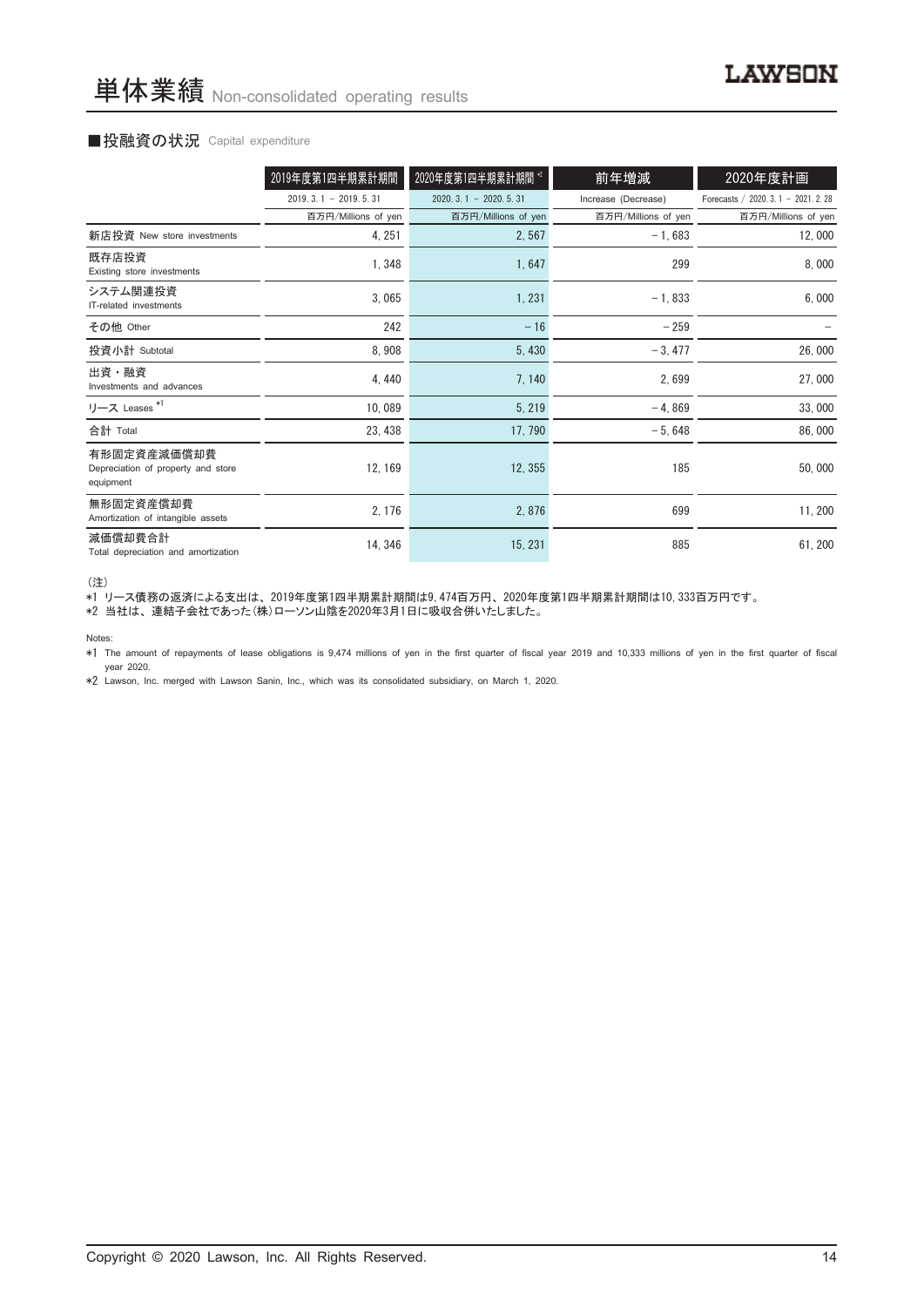#### ■貸借対照表 Non-consolidated balance sheet

|                                                                            | 2019年度<br>(2020年2月29日現在) | 2020年度第1四半期<br>(2020年5月31日現在) | 2019年度末からの増減                       |
|----------------------------------------------------------------------------|--------------------------|-------------------------------|------------------------------------|
|                                                                            | FY2019 (As of 2020.2.29) | FY2020 (As of 2020.5.31)      | Increase (Decrease) from 2020.2.29 |
| [資産の部 Assets]                                                              | 百万円/Millions of yen      | 百万円/Millions of yen           | 百万円/Millions of yen                |
| 流動資産 Current assets                                                        | 199, 530                 | 235.022                       | 35, 491                            |
| 現金及び預金 Cash and deposits                                                   | 22, 218                  | 55.647                        | 33, 429                            |
| 加盟店貸勘定 Accounts receivable - due from franchised stores                    | 45, 997                  | 45, 151                       | - 846                              |
| リース債権 Lease receivables                                                    | 25.125                   | 17, 505                       | $-7,620$                           |
| 商品 Merchandise                                                             | 1, 276                   | 1, 171                        | $-105$                             |
| 前払費用 Prepaid expenses                                                      | 17, 293                  | 16, 775                       | $-518$                             |
| 未収入金 Accounts receivable - other                                           | 79,093                   | 85, 182                       | 6,088                              |
| その他 Other                                                                  | 8,534                    | 13,590                        | 5,055                              |
| 貸倒引当金 Allowance for doubtful accounts                                      | - 8                      | $-0$                          | $\overline{7}$                     |
| 固定資産 Non-current assets                                                    | 659, 239                 | 662, 629                      | 3,390                              |
| 有形固定資産 Property and store equipment                                        | 332.337                  | 335.620                       | 3, 282                             |
| ・建物 Buildings                                                              | 157, 103                 | 161, 267                      | 4, 163                             |
| ・構築物 Structures                                                            | 29,069                   | 29, 730                       | 660                                |
| ・工具、器具及び備品 Tools, furniture and fixtures                                   | 12, 182                  | 11, 766                       | - 415                              |
| ・土地 Land                                                                   | 8,860                    | 8,818                         | $-41$                              |
| ・リース資産 Leased assets                                                       | 123.520                  | 122, 638                      | - 881                              |
| ・建設仮勘定 Construction in progress                                            | 1,601                    | 1,398                         | $-202$                             |
| 無形固定資産 Intangible assets                                                   | 42, 629                  | 41, 163                       | $-1,465$                           |
| ・ソフトウエア Software                                                           | 28, 772                  | 27, 629                       | $-1, 142$                          |
| ・のれん Goodwill                                                              | 13, 387                  | 13,070                        | $-317$                             |
| ・その他 Other                                                                 | 469                      | 463                           | $-5$                               |
| 投資その他の資産 Investments and other assets                                      | 284, 272                 | 285, 845                      | 1,573                              |
| ・投資有価証券 Investments securities                                             | 9,897                    | 13, 912                       | 4,015                              |
| ・関係会社株式 Shares of subsidiaries and associates                              | 67, 529                  | 65,097                        | $-2,432$                           |
| ・関係会社出資金<br>Investments in capital of subsidiaries and associates          | 23.822                   | 26, 779                       | 2,957                              |
| ・長期貸付金 Long-term loans receivable                                          | 41, 741                  | 41, 905                       | 164                                |
| ・関係会社長期貸付金<br>Long-term loans receivable from subsidiaries and associates  | 555                      | 552                           | $-2$                               |
| ・長期前払費用 Long-term prepaid expenses                                         | 15, 507                  | 15,049                        | - 458                              |
| ・差入保証金 Guarantee deposits                                                  | 93, 307                  | 91, 546                       | $-1,761$                           |
| ・繰延税金資産 Deferred tax assets                                                | 31, 315                  | 30.372                        | $-942$                             |
| ・その他 Other                                                                 | 1, 224                   | 1,218                         | $-5$                               |
| ・貸倒引当金 Allowance for doubtful accounts                                     | $-630$                   | $-590$                        | 40                                 |
| 資産合計 Total assets                                                          | 858, 770                 | 897, 651                      | 38, 881                            |
| 有形固定資産の減価償却累計額<br>Accumulated depreciation of property and store equipment | 305, 834                 | 330, 218                      | 24, 384                            |

(注)

\* 当社は、 連結子会社であった(株)ローソン山陰を2020年3月1日に吸収合併いたしました。

Note:

\* Lawson, Inc. merged with Lawson Sanin, Inc., which was its consolidated subsidiary, on March 1, 2020.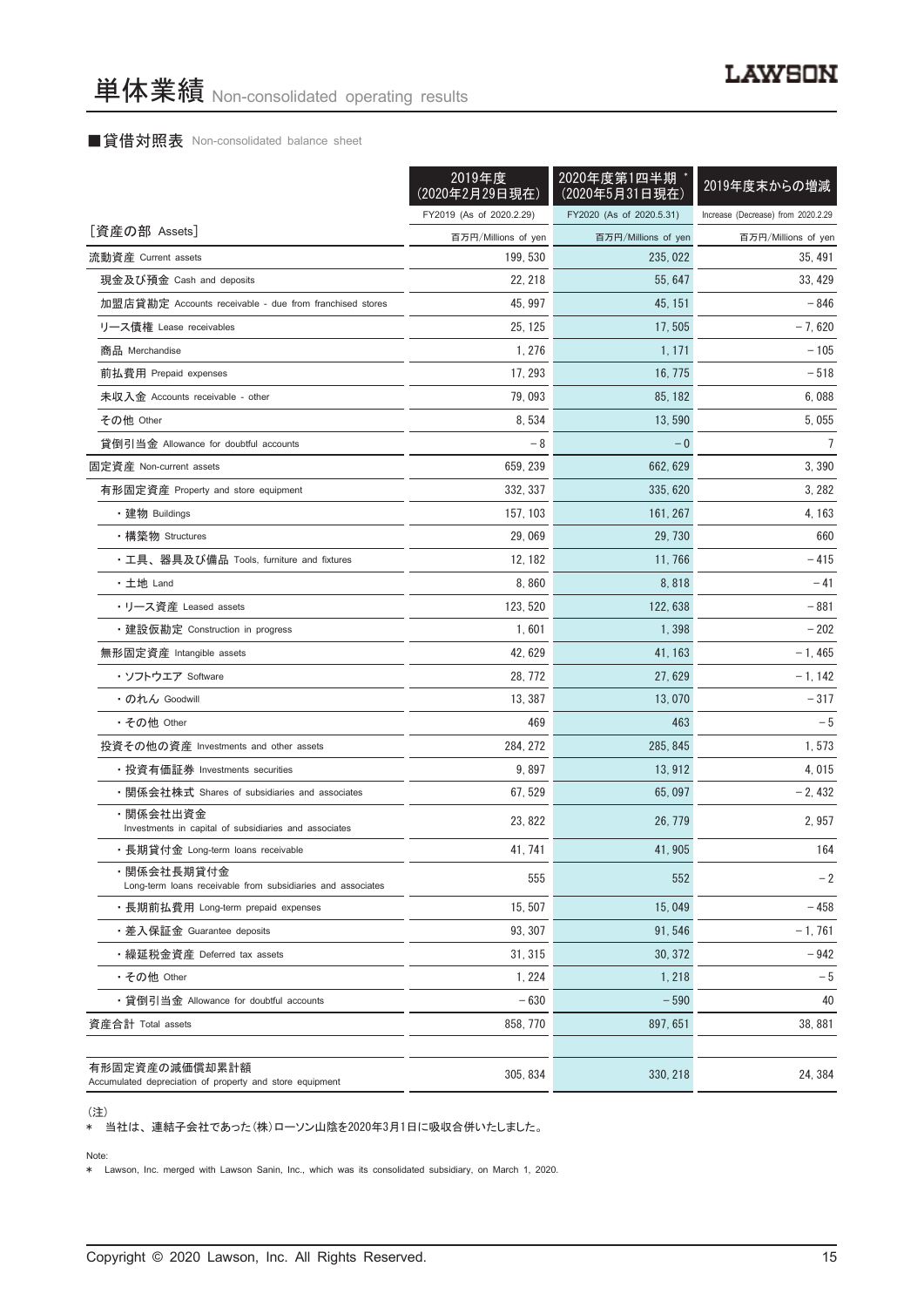#### ■貸借対照表 Non-consolidated balance sheet

|                                                                       | 2019年度<br>(2020年2月29日現在) | 2020年度第1四半期<br>(2020年5月31日現在) | 2019年度末からの増減                       |
|-----------------------------------------------------------------------|--------------------------|-------------------------------|------------------------------------|
|                                                                       | FY2019 (As of 2020.2.29) | FY2020 (As of 2020.5.31)      | Increase (Decrease) from 2020.2.29 |
| [負債の部 Liabilities]                                                    | 百万円/Millions of yen      | 百万円/Millions of yen           | 百万円/Millions of yen                |
| 流動負債 Current liabilities                                              | 392, 206                 | 430, 476                      | 38, 270                            |
| 買掛金 Accounts payable - trade                                          | 113, 119                 | 107, 330                      | $-5,788$                           |
| 短期借入金 Short-term loans payable                                        | 38,000                   | 30,000                        | $-8,000$                           |
| 関係会社短期借入金<br>Short-term loans payable to subsidiaries and associates  | 40, 850                  | 39, 150                       | $-1,700$                           |
| リース債務 Lease obligations                                               | 36, 185                  | 35, 732                       | $-453$                             |
| 未払金 Accounts payable - other                                          | 28, 678                  | 25, 905                       | $-2,772$                           |
| 未払法人税等 Income taxes payable                                           | 5,860                    | 615                           | $-5, 244$                          |
| 未払費用 Accrued expenses                                                 | 2, 294                   | 2,530                         | 236                                |
| 預り金 Deposits received                                                 | 115, 864                 | 181, 988                      | 66, 123                            |
| 賞与引当金 Provision for bonuses                                           | 3, 142                   | 1,409                         | $-1,733$                           |
| その他 Other                                                             | 8, 211                   | 5,813                         | $-2, 397$                          |
| 固定負債 Non-current liabilities                                          | 232, 858                 | 228, 918                      | $-3,940$                           |
| 長期借入金 Long-term loans payable                                         | 50,000                   | 50,000                        |                                    |
| リース債務 Lease obligations                                               | 118, 104                 | 114,083                       | $-4,020$                           |
| 退職給付引当金 Provision for retirement benefits                             | 12,566                   | 12, 718                       | 151                                |
| 役員退職慰労引当金<br>Provision for retirement benefits to executive officers  | 226                      | 195                           | $-31$                              |
| 資産除去債務 Asset retirement obligations                                   | 31, 537                  | 31, 611                       | 73                                 |
| その他 Other                                                             | 20, 423                  | 20, 310                       | - 113                              |
| 負債合計 Total liabilities                                                | 625, 065                 | 659, 395                      | 34, 330                            |
| [純資産の部 Net assets]                                                    |                          |                               |                                    |
| 株主資本 Shareholders' equity                                             | 232, 160                 | 233, 993                      | 1,833                              |
| 資本金 Capital stock                                                     | 58, 506                  | 58, 506                       |                                    |
| 資本剰余金 Capital surplus                                                 | 47, 757                  | 47, 757                       |                                    |
| ・資本準備金 Legal capital surplus                                          | 47,696                   | 47,696                        |                                    |
| ・その他資本剰余金 Other capital surplus                                       | 60                       | 60                            |                                    |
| 利益剰余金 Retained earnings                                               | 126, 908                 | 128, 741                      | 1,833                              |
| ・利益準備金 Legal retained earnings                                        | 727                      | 727                           |                                    |
| • 別途積立金 General reserve                                               | 50,000                   | 50,000                        |                                    |
| ・繰越利益剰余金 Retained earnings brought forward                            | 76, 180                  | 78,013                        | 1,833                              |
| 自己株式 Treasury shares                                                  | $-1,011$                 | $-1,011$                      | $-0$                               |
| 評価・換算差額等 Valuation and translation adjustments                        | 1,288                    | 4,007                         | 2,718                              |
| その他有価証券評価差額金<br>Valuation difference on available-for-sale securities | 1,496                    | 4, 215                        | 2,718                              |
| 土地再評価差額金 Revaluation reserve for land                                 | $-207$                   | $-207$                        |                                    |
| 新株予約権 Subscription rights to shares                                   | 255                      | 255                           |                                    |
| 純資産合計 Net assets                                                      | 233, 705                 | 238, 256                      | 4,551                              |
| 負債純資産合計 Liabilities and net assets                                    | 858, 770                 | 897, 651                      | 38,881                             |

<sup>(</sup>注)

\* 当社は、 連結子会社であった(株)ローソン山陰を2020年3月1日に吸収合併いたしました。

Note:

\* Lawson, Inc. merged with Lawson Sanin, Inc., which was its consolidated subsidiary, on March 1, 2020.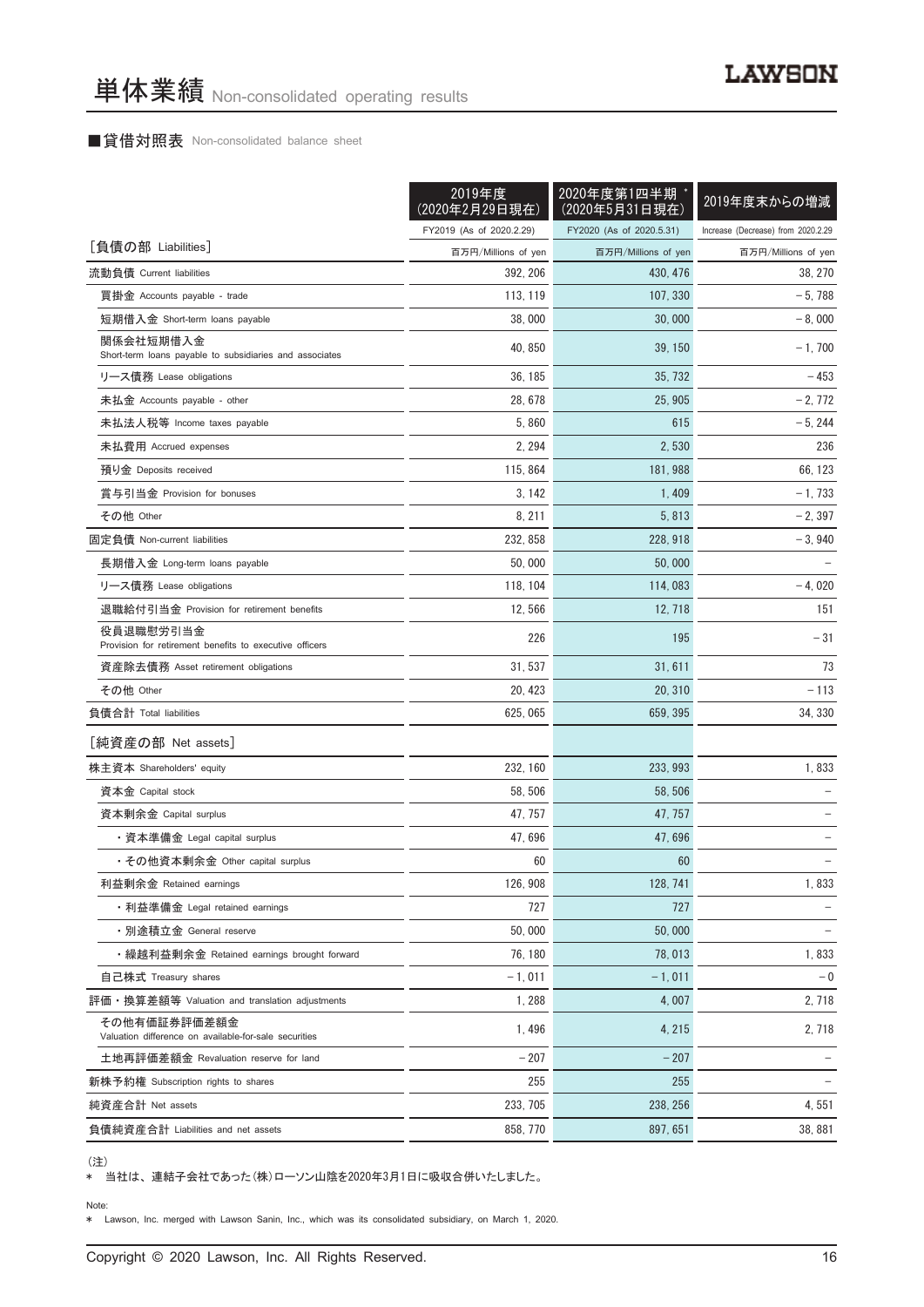#### ■国内コンビニエンスストアの店舗数の推移 Number of convenience stores in Japan \*1

|                                          | 2019年度10/FY2019        |                     | 2020年度10/FY2020        |                     | 2020年度計画/FY2020 (Forecast) |                     |
|------------------------------------------|------------------------|---------------------|------------------------|---------------------|----------------------------|---------------------|
|                                          | $2019.3.1 - 2019.5.31$ |                     | $2020.3.1 - 2020.5.31$ |                     | $2020.3.1 - 2021.2.28$     |                     |
| 単体 Non-consolidated                      |                        | 「ローソン」「ナチュラルローソン」のみ |                        | 「ローソン」「ナチュラルローソン」のみ |                            | 「ローソン」「ナチュラルローソン」のみ |
| 開店 Opening (店/Store)                     | 122                    | 122                 | 122                    | 120                 | 410                        | 410                 |
| 閉店 Closure (店/Store)                     | 98                     | 89                  | 102                    | 51                  | 320                        | 250                 |
| うち置換 (-) *2 Re-location (-)              | 11                     | 11                  | 13                     | 12                  |                            |                     |
| 純増減<br>Net Increase (Decrease) (店/Store) | 24                     | 33                  | 20                     | 69                  | 90                         | 160                 |
| 総店舗数 Total number of stores              | 13,821                 | 13,024              | 13,891                 | 13, 198             | 13,961                     | 13, 289             |
| グループ会社 Group company                     |                        |                     |                        |                     |                            |                     |
| 開店 Opening (店/Store)                     | 8                      |                     |                        |                     | 40                         |                     |
| 閉店 Closure (店/Store)                     | 10                     |                     | $\overline{2}$         |                     | 30                         |                     |
| 純増減<br>Net Increase (Decrease) (店/Store) | $-2$                   |                     | 5                      |                     | 10                         |                     |
| 総店舗数 Total number of stores              | 860                    |                     | 578                    |                     | 583                        |                     |
| グループ計 Total                              |                        |                     |                        |                     |                            |                     |
| 開店 Opening (店/Store)                     | 130                    |                     | 129                    |                     | 450                        |                     |
| 閉店 Closure (店/Store)                     | 108                    |                     | 104                    |                     | 350                        |                     |
| 純増減<br>Net Increase (Decrease) (店/Store) | 22                     |                     | 25                     |                     | 100                        |                     |
| 総店舗数 Total number of stores              | 14,681                 |                     | 14, 469                |                     | 14, 544                    |                     |

(注)

\*1 当社グループの運営するコンビニエンスストアの店舗数であり、 (株)ローソン高知、 (株)ローソン南九州、 (株)ローソン沖縄の運営する店舗数を含み ます。

なお、2020年3月1日付(株)ローソン山陰の吸収合併に伴い、2019年度に(株)ローソン山陰が運営していた店舗の推移はグループ会社に含め、2020 年度の店舗の推移は単体に含みます。

\*2 立地の移転を行う為に閉鎖した店舗数です。

Notes:

\*1 The number of stores is a total number of stores operated by the Lawson group including the number of stores operated by Lawson Kochi, Inc., Lawson Minamikyushu, Inc. and Lawson Okinawa, Inc.

Due to the merger with Lawson Sanin, Inc. on March 1, 2020, the number of stores operated by Lawson Sanin, Inc. in fiscal year 2019 is included in Group Company while the number of stores in fiscal year 2020 is inclueded in Lawson, Inc.

\*2 It states number of stores closed for relocation purpose.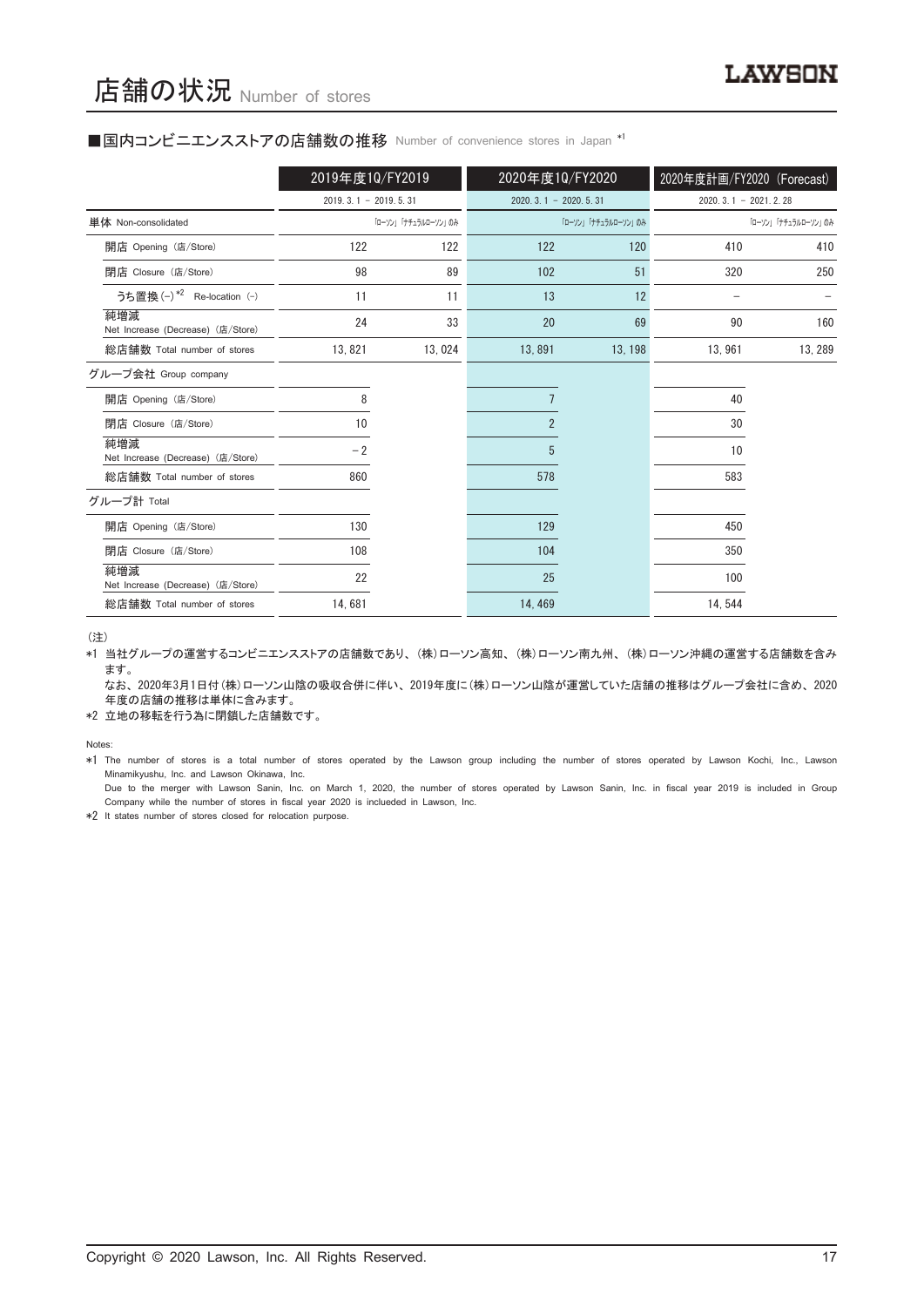# 店舗の状況 Number of stores

#### ■国内コンビニエンスストア店舗数 Number of convenience stores in Japan by store type <sup>\*</sup>

|                                                                     | 2019年5月   |           | 2020年2月        |           | 2020年5月                  |                   | 期中増減店舗数                 |
|---------------------------------------------------------------------|-----------|-----------|----------------|-----------|--------------------------|-------------------|-------------------------|
|                                                                     | May, 2019 |           | February, 2020 |           | May, 2020                |                   | Net increase (Decrease) |
|                                                                     | 店/Store   | 構成比/Share | 店/Store        | 構成比/Share |                          | 店/Store 構成比/Share | 店/Store                 |
| 株式会社ローソン Lawson, Inc.                                               |           |           |                |           |                          |                   |                         |
| 直営店 Company-operated stores                                         |           |           |                |           |                          |                   |                         |
| ローソン LAWSON                                                         | 289       | 2.0%      | 263            | 1.8%      | 251                      | 1.7%              | $-12$                   |
| ナチュラルローソン NATURAL LAWSON                                            | 24        | 0.2%      | 22             | 0.2%      | 21                       | 0.1%              | $-1$                    |
| 加盟店 Franchised stores                                               |           |           |                |           |                          |                   |                         |
| Bタイプ Type B                                                         | 1,837     | 12.5%     | 1,794          | 12.4%     | 1,814                    | 12.5%             | 20                      |
| Gタイプ Type G                                                         | 1,440     | 9.8%      | 1,342          | 9.3%      | 1,352                    | 9.3%              | 10                      |
| Cタイプ Type C                                                         | 9, 317    | 63.5%     | 9,300          | 64.4%     | 9,636                    | 66.6%             | 336                     |
| ナチュラルローソン NATURAL LAWSON                                            | 117       | 0.8%      | 123            | 0.9%      | 124                      | 0.9%              | $\mathbf{1}$            |
| ローソンストア100 LAWSON STORE100                                          | 797       | 5.4%      | 742            | 5.1%      | 693                      | 4.8%              | - 49                    |
| 小計 Subtotal                                                         | 13, 821   | 94.1%     | 13,586         | 94.1%     | 13,891                   | 96.0%             | 305                     |
| 株式会社ローソン山陰 Lawson Sanin, Inc.                                       |           |           |                |           |                          |                   |                         |
| 直営店 Company-operated stores                                         | 5         | 0.0%      | 5              | 0.0%      | $\overline{\phantom{0}}$ |                   | $-5$                    |
| 加盟店 Franchised stores                                               | 287       | 2.0%      | 280            | 1.9%      |                          |                   | $-280$                  |
| 小計 Subtotal                                                         | 292       | 2.0%      | 285            | 2.0%      | $\overline{\phantom{0}}$ |                   | $-285$                  |
| 株式会社ローソン高知 Lawson Kochi, Inc.                                       |           |           |                |           |                          |                   |                         |
| 直営店 Company-operated stores                                         | 4         | 0.0%      | 5              | 0.0%      | 6                        | 0.0%              | $\mathbf{1}$            |
| 加盟店 Franchised stores                                               | 133       | 0.9%      | 134            | 0.9%      | 133                      | 0.9%              | $-1$                    |
| 小計 Subtotal                                                         | 137       | 0.9%      | 139            | 1.0%      | 139                      | 1.0%              |                         |
| 株式会社ローソン南九州 Lawson Minamikyushu, Inc.                               |           |           |                |           |                          |                   |                         |
| 直営店 Company-operated stores                                         | 3         | 0.0%      | 3              | 0.0%      | $\overline{2}$           | 0.0%              | $-1$                    |
| 加盟店 Franchised stores                                               | 196       | 1.3%      | 192            | 1.3%      | 195                      | 1.3%              | 3                       |
| 小計 Subtotal                                                         | 199       | 1.4%      | 195            | 1.4%      | 197                      | 1.4%              | 2                       |
| 株式会社ローソン沖縄 Lawson Okinawa, Inc.                                     |           |           |                |           |                          |                   |                         |
| 直営店 Company-operated stores                                         | 4         | 0.0%      | 5              | 0.0%      | 5                        | 0.0%              |                         |
| 加盟店 Franchised stores                                               | 228       | 1.6%      | 234            | 1.6%      | 237                      | 1.6%              | 3                       |
| 小計 Subtotal                                                         | 232       | 1.6%      | 239            | 1.7%      | 242                      | 1.7%              | 3                       |
| 国内コンビニエンスストアグループ店舗数計<br>Total number of convenience stores in Japan | 14,681    | 100.0%    | 14, 444        | 100.0%    | 14, 469                  | 100.0%            | 25                      |

(注)

\* 2020年3月1日付(株)ローソン山陰の吸収合併に伴い、 2019年度に(株)ローソン山陰が運営していた店舗数は(株)ローソン山陰に記載し、 2020年度 の店舗数は(株)ローソンに含みます。

Note:

\* Due to the merger with Lawson Sanin, Inc. on March 1, 2020, the number of stores operated by Lawson Sanin, Inc. in fiscal year 2019 is included in Lawson Sanin Inc. while the number of stores in fiscal year 2020 is inclueded in Lawson, Inc.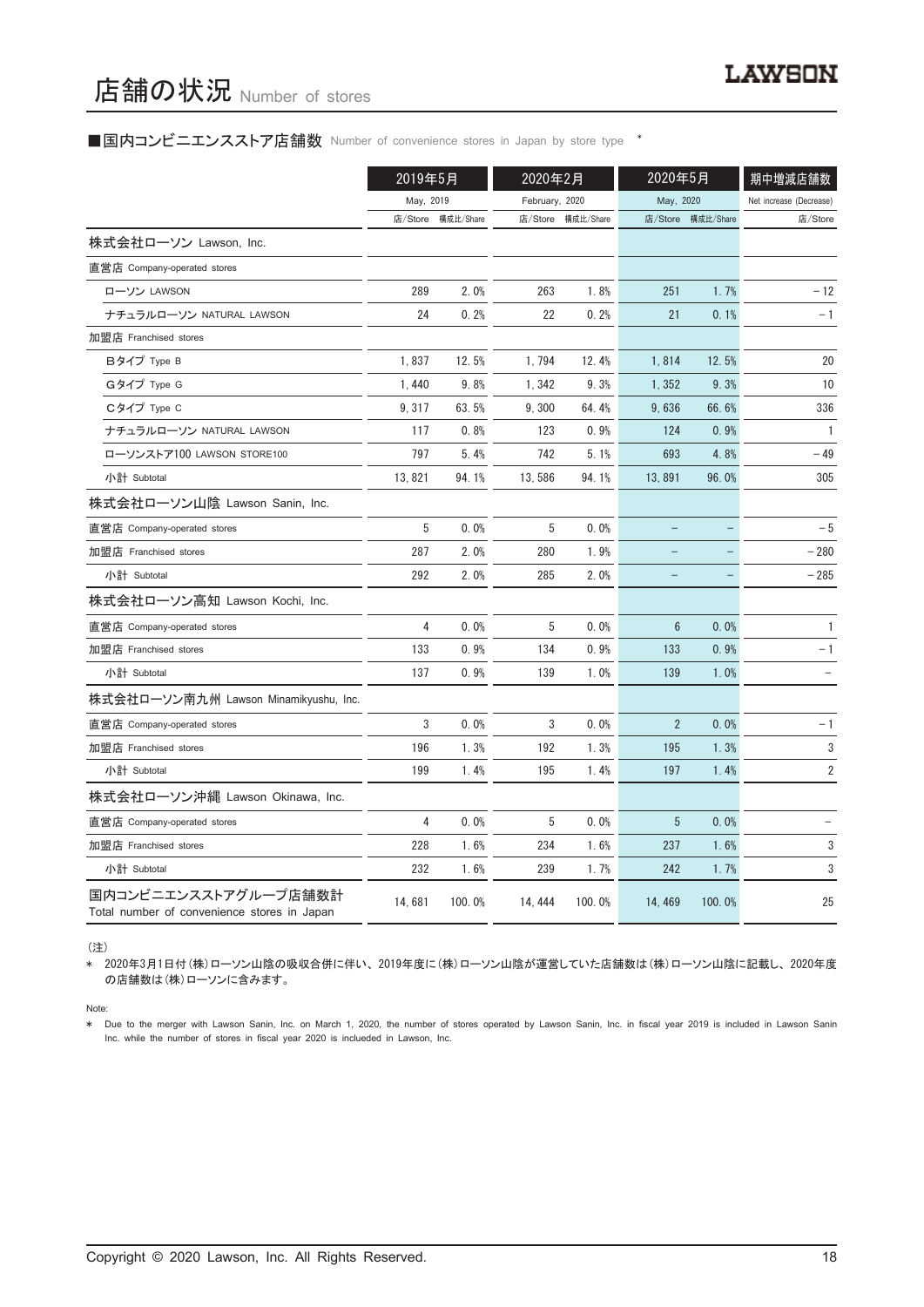## ■都道府県別店舗分布状況 Number of convenience stores by region and prefecture

|                |              |         | 2020年2月                  |         | 2020年5月       |                          | 期中増減店舗数 |                          |                          |                         |
|----------------|--------------|---------|--------------------------|---------|---------------|--------------------------|---------|--------------------------|--------------------------|-------------------------|
|                |              |         | February, 2020           |         |               | May, 2020                |         |                          | Net increase (Decrease)  |                         |
|                |              | ローソン    | ローソンストア100               | 計       | ローソン*         | ローソンストア100               | 計       | ローソン                     | ローソンストア100               | 計                       |
|                |              | LAWSON  | LAWSON STORE100          | Total   | <b>LAWSON</b> | LAWSON STORE100          | Total   | LAWSON                   | LAWSON STORE100          | Total                   |
|                |              | 店/Store | 店/Store                  | 店/Store | 店/Store       | 店/Store                  | 店/Store | 店/Store                  | 店/Store                  | 店/Store                 |
| 北海道 Hokkaido   | 北海道 Hokkaido | 673     | $\qquad \qquad -$        | 673     | 675           | $\qquad \qquad -$        | 675     | $\overline{2}$           |                          | $\overline{2}$          |
| 東北 Tohoku      | 青森 Aomori    | 270     | $\overline{\phantom{m}}$ | 270     | 271           |                          | 271     | $\mathbf{1}$             | $\qquad \qquad -$        | $\mathbf{1}$            |
|                | 秋田 Akita     | 185     | $\overline{\phantom{a}}$ | 185     | 184           | $\qquad \qquad -$        | 184     | $-1$                     | $\qquad \qquad -$        | $-1$                    |
|                | 岩手 Iwate     | 175     | $\qquad \qquad -$        | 175     | 178           | -                        | 178     | 3                        | $\qquad \qquad -$        | $\sqrt{3}$              |
|                | 宮城 Miyagi    | 252     | $\qquad \qquad -$        | 252     | 254           | -                        | 254     | $\overline{2}$           | $\overline{\phantom{0}}$ | $\sqrt{2}$              |
|                | 山形 Yamagata  | 114     | $\overline{\phantom{a}}$ | 114     | 114           | $\qquad \qquad -$        | 114     | $\qquad \qquad -$        | $\overline{\phantom{a}}$ |                         |
|                | 福島 Fukushima | 162     | $\overline{\phantom{a}}$ | 162     | 164           | $\qquad \qquad -$        | 164     | 2                        | $\qquad \qquad -$        | $\sqrt{2}$              |
|                | 小計 Subtotal  | 1,158   | $\overline{\phantom{a}}$ | 1,158   | 1,165         | $\qquad \qquad -$        | 1,165   | $\overline{7}$           | $\overline{\phantom{0}}$ | $\overline{7}$          |
| 関東 Kanto       | 栃木 Tochigi   | 199     | $\overline{\phantom{a}}$ | 199     | 201           | $\qquad \qquad -$        | 201     | $\overline{2}$           | $\overline{\phantom{a}}$ | $\overline{\mathbf{c}}$ |
|                | 群馬 Gunma     | 243     | $\qquad \qquad -$        | 243     | 244           | $\qquad \qquad -$        | 244     | $\mathbf{1}$             |                          | $\mathbf{1}$            |
|                | 埼玉 Saitama   | 649     | 40                       | 689     | 647           | 40                       | 687     | $-2$                     | $\qquad \qquad -$        | $-2$                    |
|                | 千葉 Chiba     | 559     | 44                       | 603     | 562           | 43                       | 605     | 3                        | $-1$                     | $\sqrt{2}$              |
|                | 茨城 Ibaraki   | 219     | 4                        | 223     | 220           | 4                        | 224     | 1                        | $\qquad \qquad -$        | $\mathbf{1}$            |
|                | 東京 Tokyo     | 1,447   | 268                      | 1,715   | 1,455         | 244                      | 1,699   | 8                        | $-24$                    | $-16$                   |
|                | 神奈川 Kanagawa | 967     | 121                      | 1,088   | 973           | 114                      | 1,087   | 6                        | $-7$                     | $-1$                    |
|                | 小計 Subtotal  | 4,283   | 477                      | 4,760   | 4,302         | 445                      | 4, 747  | $19$                     | $-32$                    | $-13$                   |
| 甲信越 Koshinetsu | 新潟 Niigata   | 225     | $\overline{\phantom{m}}$ | 225     | 224           | -                        | 224     | $-1$                     | $\qquad \qquad -$        | $-1$                    |
|                | 山梨 Yamanashi | 135     | $\overline{\phantom{a}}$ | 135     | 136           | -                        | 136     | $\mathbf{1}$             | $\overline{\phantom{a}}$ | 1                       |
|                | 長野 Nagano    | 172     | $\overline{\phantom{a}}$ | 172     | 173           | $\qquad \qquad -$        | 173     | 1                        | $\qquad \qquad -$        | $\mathbf{1}$            |
|                | 小計 Subtotal  | 532     | $\overline{\phantom{a}}$ | 532     | 533           | -                        | 533     | $\mathbf{1}$             | $\qquad \qquad -$        | $\mathbf{1}$            |
| 北陸 Hokuriku    | 石川 Ishikawa  | 105     | $\overline{\phantom{a}}$ | 105     | 104           | $\qquad \qquad -$        | 104     | $-1$                     | $\overline{\phantom{a}}$ | $-1$                    |
|                | 富山 Toyama    | 185     | $\qquad \qquad -$        | 185     | 185           | -                        | 185     | $\qquad \qquad -$        |                          |                         |
|                | 福井 Fukui     | 110     | $\qquad \qquad -$        | 110     | 110           |                          | 110     |                          |                          |                         |
|                | 小計 Subtotal  | 400     | $\overline{\phantom{a}}$ | 400     | 399           |                          | 399     | $-1$                     | $\qquad \qquad -$        | - 1                     |
| 東海 Tokai       | 静岡 Shizuoka  | 285     | $\overline{\phantom{0}}$ | 285     | 285           | $\qquad \qquad -$        | 285     | $\qquad \qquad -$        |                          | $\qquad \qquad -$       |
|                | 愛知 Aichi     | 629     | 94                       | 723     | 635           | 91                       | 726     | $6\,$                    | $-3$                     | 3                       |
|                | 岐阜 Gifu      | 175     | 5                        | 180     | 177           | 5                        | 182     | 2                        | $\overline{\phantom{a}}$ | 2                       |
|                | 三重 Mie       | 138     | $\overline{\phantom{a}}$ | 138     | 138           | $\overline{\phantom{a}}$ | 138     | $\overline{\phantom{a}}$ | $\overline{\phantom{a}}$ | -                       |
|                | 小計 Subtotal  | 1, 227  | 99                       | 1,326   | 1, 235        | 96                       | 1,331   | 8                        | $-3$                     | 5                       |

(注)

\* ローソンの店舗数には、 「ローソン」 「ナチュラルローソン」を含みます。

Note:

\* The number of stores of LAWSON includes LAWSON and NATURAL LAWSON.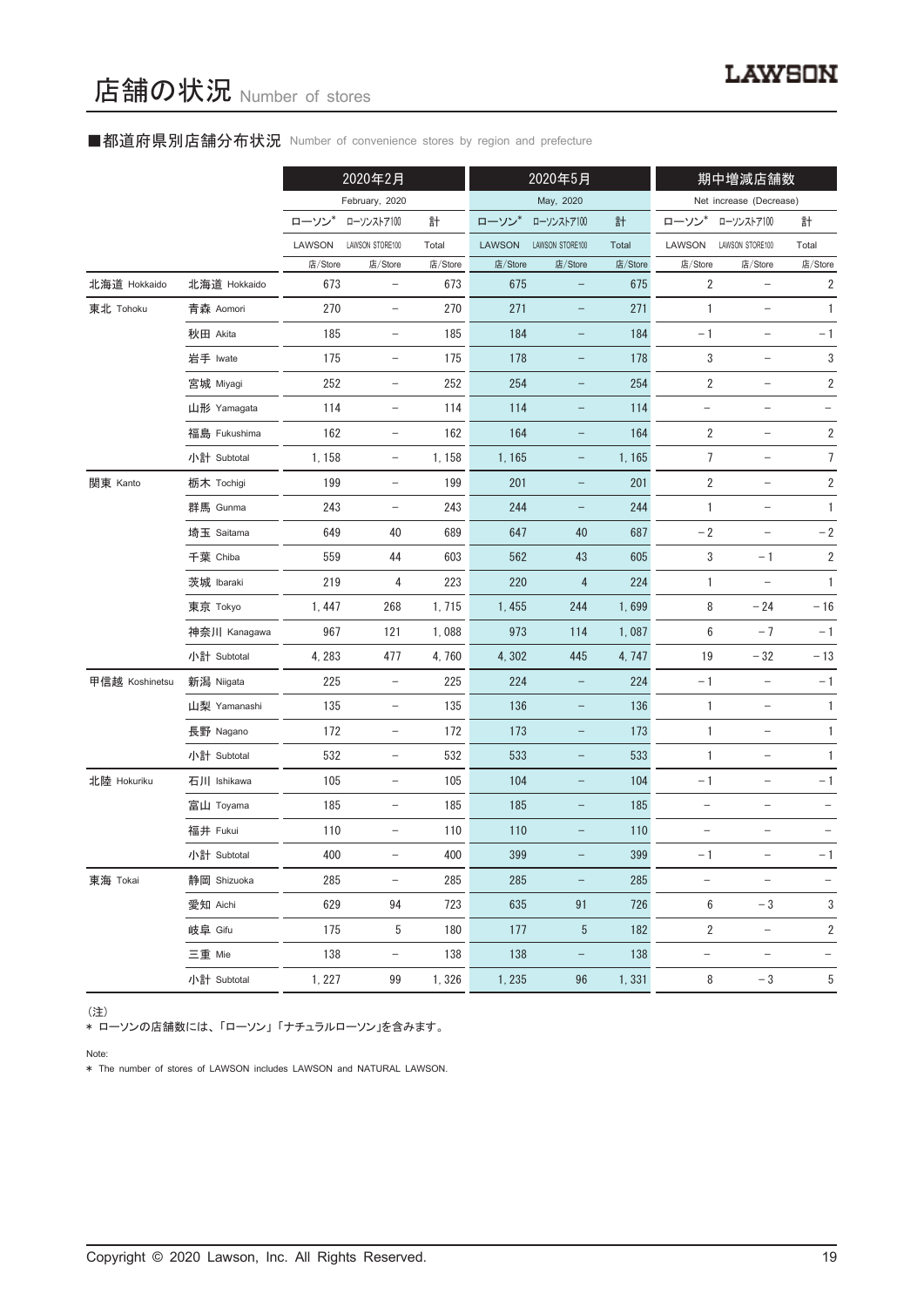## ■都道府県別店舗分布状況 Number of convenience stores by region and prefecture

|            |                                                                     |         | 2020年2月                  |         |               | 2020年5月                  |         |                                   | 期中増減店舗数                           |                          |
|------------|---------------------------------------------------------------------|---------|--------------------------|---------|---------------|--------------------------|---------|-----------------------------------|-----------------------------------|--------------------------|
|            |                                                                     |         | February, 2020           |         |               | May, 2020                |         |                                   | Net increase (Decrease)           |                          |
|            |                                                                     | ローソン*   | ローソンストア100               | 計       | ローソン*         | ローソンストア100               | 計       | ローソン*                             | ローソンストア100                        | 計                        |
|            |                                                                     | LAWSON  | LAWSON STORE100          | Total   | <b>LAWSON</b> | LAWSON STORE100          | Total   | LAWSON                            | LAWSON STORE100                   | Total                    |
|            |                                                                     | 店/Store | 店/Store                  | 店/Store | 店/Store       | 店/Store                  | 店/Store | 店/Store                           | 店/Store                           | 店/Store                  |
| 近畿 Kinki   | 京都 Kyoto                                                            | 298     | 24                       | 322     | 301           | 24                       | 325     | 3                                 |                                   | 3                        |
|            | 滋賀 Shiga                                                            | 156     | $\overline{\phantom{a}}$ | 156     | 155           | $\qquad \qquad -$        | 155     | $-1$                              | $\overline{\phantom{0}}$          | $-1$                     |
|            | 奈良 Nara                                                             | 138     | $\qquad \qquad -$        | 138     | 139           |                          | 139     | 1                                 |                                   | $\mathbf{1}$             |
|            | 和歌山 Wakayama                                                        | 148     | $\qquad \qquad -$        | 148     | 149           |                          | 149     | 1                                 |                                   | $\mathbf{1}$             |
|            | 大阪 Osaka                                                            | 1,011   | 112                      | 1, 123  | 1,019         | 98                       | 1, 117  | 8                                 | $-14$                             | $-6$                     |
|            | 兵庫 Hyogo                                                            | 636     | 30                       | 666     | 635           | 30                       | 665     | $-1$                              |                                   | $-1$                     |
|            | 小計 Subtotal                                                         | 2,387   | 166                      | 2,553   | 2,398         | 152                      | 2,550   | 11                                | $-14$                             | $-3$                     |
| 中国 Chugoku | 岡山 Okayama                                                          | 202     | $\overline{\phantom{0}}$ | 202     | 206           |                          | 206     | 4                                 |                                   | 4                        |
|            | 広島 Hiroshima                                                        | 235     | $\overline{\phantom{a}}$ | 235     | 242           | $\overline{\phantom{0}}$ | 242     | 7                                 | $\overline{\phantom{0}}$          | 7                        |
|            | 山口 Yamaguchi                                                        | 116     | $\overline{\phantom{a}}$ | 116     | 117           | $\qquad \qquad -$        | 117     | $\mathbf{1}$                      | $\qquad \qquad -$                 | $\mathbf{1}$             |
|            | 鳥取 Tottori                                                          | 139     | $\qquad \qquad -$        | 139     | 139           |                          | 139     |                                   |                                   |                          |
|            | 島根 Shimane                                                          | 145     | $\overline{\phantom{a}}$ | 145     | 145           | -                        | 145     | $\qquad \qquad -$                 | $\qquad \qquad -$                 |                          |
|            | 小計 Subtotal                                                         | 837     | $\overline{\phantom{a}}$ | 837     | 849           | $\qquad \qquad -$        | 849     | 12                                | $\overline{\phantom{0}}$          | 12                       |
| 四国 Shikoku | 香川 Kagawa                                                           | 132     | $\overline{\phantom{a}}$ | 132     | 133           |                          | 133     | 1                                 | $\overline{\phantom{0}}$          | 1                        |
|            | 愛媛 Ehime                                                            | 211     | $\overline{\phantom{0}}$ | 211     | 213           | $\overline{\phantom{0}}$ | 213     | 2                                 | $\qquad \qquad -$                 | $\overline{\mathbf{c}}$  |
|            | 徳島 Tokushima                                                        | 136     | $\overline{\phantom{a}}$ | 136     | 136           | $\qquad \qquad -$        | 136     | $\qquad \qquad -$                 | $\qquad \qquad -$                 |                          |
|            | 高知 Kochi                                                            | 139     | $\overline{\phantom{a}}$ | 139     | 139           | $\qquad \qquad -$        | 139     | $\qquad \qquad -$                 | $\qquad \qquad -$                 | $\overline{\phantom{0}}$ |
|            | 小計 Subtotal                                                         | 618     | $\qquad \qquad -$        | 618     | 621           | $\overline{\phantom{0}}$ | 621     | 3                                 | $\overline{\phantom{0}}$          | $\sqrt{3}$               |
| 九州 Kyushu  | 福岡 Fukuoka                                                          | 517     | $\overline{\phantom{a}}$ | 517     | 516           | $\qquad \qquad -$        | 516     | $-1$                              | $\hspace{0.1in} - \hspace{0.1in}$ | $-1$                     |
|            | 佐賀 Saga                                                             | 74      | $\overline{\phantom{a}}$ | 74      | 74            | $\overline{\phantom{0}}$ | 74      | $\hspace{0.1in} - \hspace{0.1in}$ | $\qquad \qquad -$                 |                          |
|            | 長崎 Nagasaki                                                         | 111     | $\qquad \qquad -$        | 111     | 112           |                          | 112     | 1                                 | $\overline{\phantom{0}}$          | 1                        |
|            | 大分 Oita                                                             | 188     | $\qquad \qquad -$        | 188     | 191           |                          | 191     | 3                                 |                                   | 3                        |
|            | 熊本 Kumamoto                                                         | 159     | $\overline{\phantom{a}}$ | 159     | 160           | -                        | 160     | 1                                 | $\overline{\phantom{0}}$          | 1                        |
|            | 宮崎 Miyazaki                                                         | 104     | $\qquad \qquad -$        | 104     | 107           |                          | 107     | 3                                 | $\qquad \qquad -$                 | 3                        |
|            | 鹿児島 Kagoshima                                                       | 195     | $\qquad \qquad -$        | 195     | 197           |                          | 197     | 2                                 | $\overline{\phantom{0}}$          | $\overline{2}$           |
|            | 小計 Subtotal                                                         | 1,348   | $\overline{\phantom{a}}$ | 1,348   | 1,357         | $\qquad \qquad -$        | 1,357   | 9                                 | $\hspace{0.1in} - \hspace{0.1in}$ | $\boldsymbol{9}$         |
| 沖縄 Okinawa | 沖縄 Okinawa                                                          | 239     | $\overline{\phantom{a}}$ | 239     | 242           | $\qquad \qquad -$        | 242     | 3                                 | $\qquad \qquad -$                 | 3                        |
|            | 国内コンビニエンスストアグループ店舗数計<br>Total number of convenience stores in Japan | 13, 702 | 742                      | 14, 444 | 13, 776       | 693                      | 14, 469 | 74                                | $-49$                             | 25                       |

(注)

\* ローソンの店舗数には、 「ローソン」 「ナチュラルローソン」 を含みます。

Note:

\* The number of stores of LAWSON includes LAWSON and NATURAL LAWSON.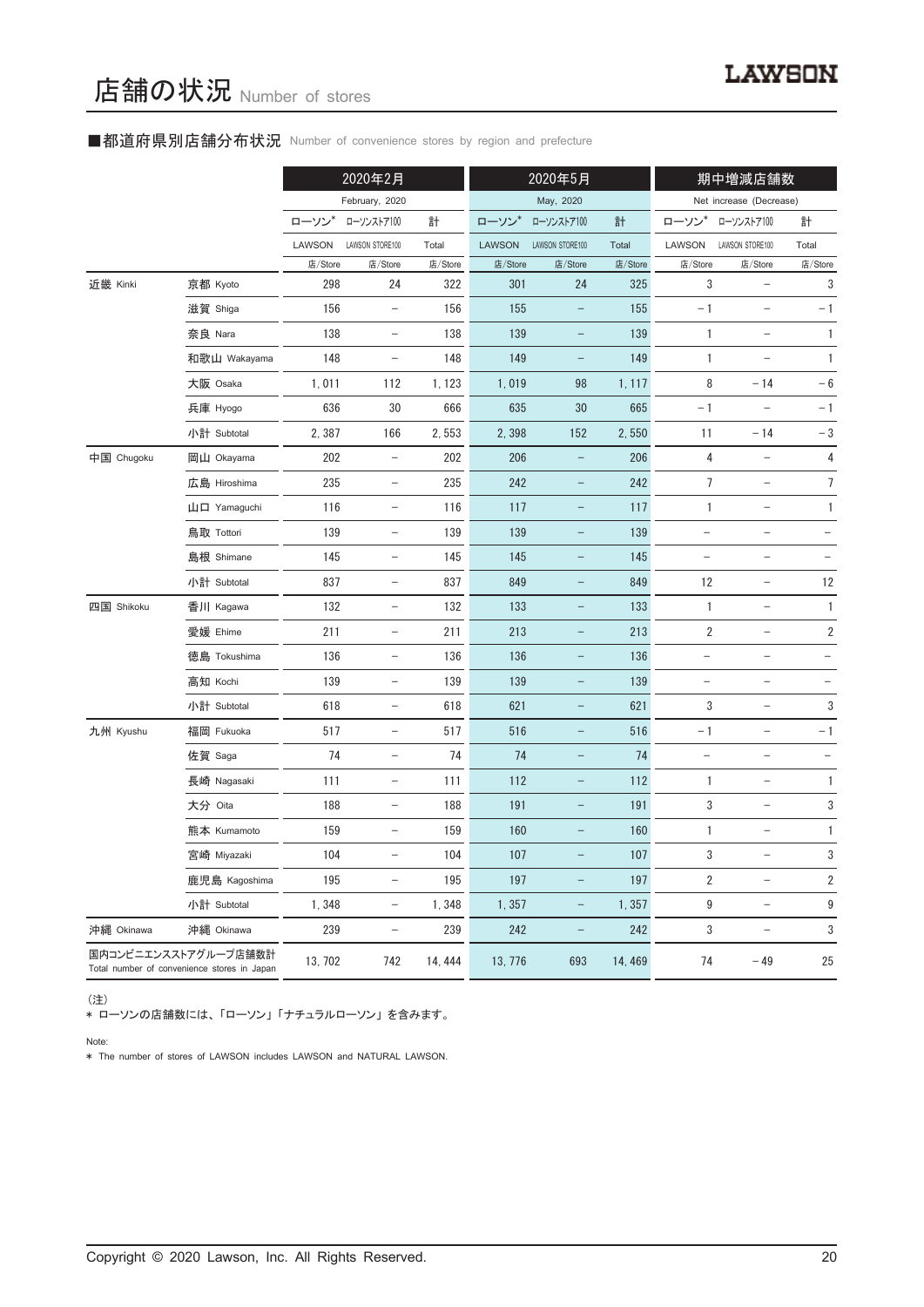# ■海外コンビニエンスストア店舗数 Number of convenience stores abroad

|                                                               | 2019年5月        | 2020年2月        | 2020年5月        | 期中増減店舗数                 |
|---------------------------------------------------------------|----------------|----------------|----------------|-------------------------|
|                                                               | May, 2019      | February, 2020 | May, 2020      | Net increase (Decrease) |
|                                                               | 店/Store        | 店/Store        | 店/Store        | 店/Store                 |
| 上海市及びその周辺地域<br>中国<br>China Shanghai and surrounding area      | 1,346          | 1,574          | 1,519          | $-55$                   |
| 中国<br>重慶市<br>China Chongqing                                  | 204            | 235            | 247            | 12                      |
| 中国<br>大連市<br>China Dalian                                     | 151            | 192            | 208            | 16                      |
| 北京市及びその周辺地域<br>中国<br>China Beijing and surrounding area       | 108            | 153            | 159            | 6                       |
| 瀋陽市<br>中国<br>China Shenyang                                   |                | 26             | 33             | 7                       |
| 中国<br>武漢市<br>China Wuhan                                      | 322            | 401            | 391            | $-10$                   |
| 中国<br>合肥市<br>China Hefei                                      | 22             | 50             | 56             | 6                       |
| 中国 長沙市<br>China Changsha                                      |                | 15             | 21             | 6                       |
| 中国 小計<br>Subtotal                                             | 2, 153         | 2,646          | 2,634          | $-12$                   |
| タイ<br>Thailand                                                | 122            | 133            | 132            | $-1$                    |
| インドネシア<br>Indonesia                                           | 43             | 72             | 72             |                         |
| フィリピン<br>Philippines                                          | 42             | 65             | 65             |                         |
| 米国 ハワイ州<br>United States of America Hawaii                    | $\overline{2}$ | $\overline{2}$ | $\overline{2}$ |                         |
| 海外コンビニエンスストア店舗数計<br>Total number of convenience stores abroad | 2,362          | 2,918          | 2,905          | $-13$                   |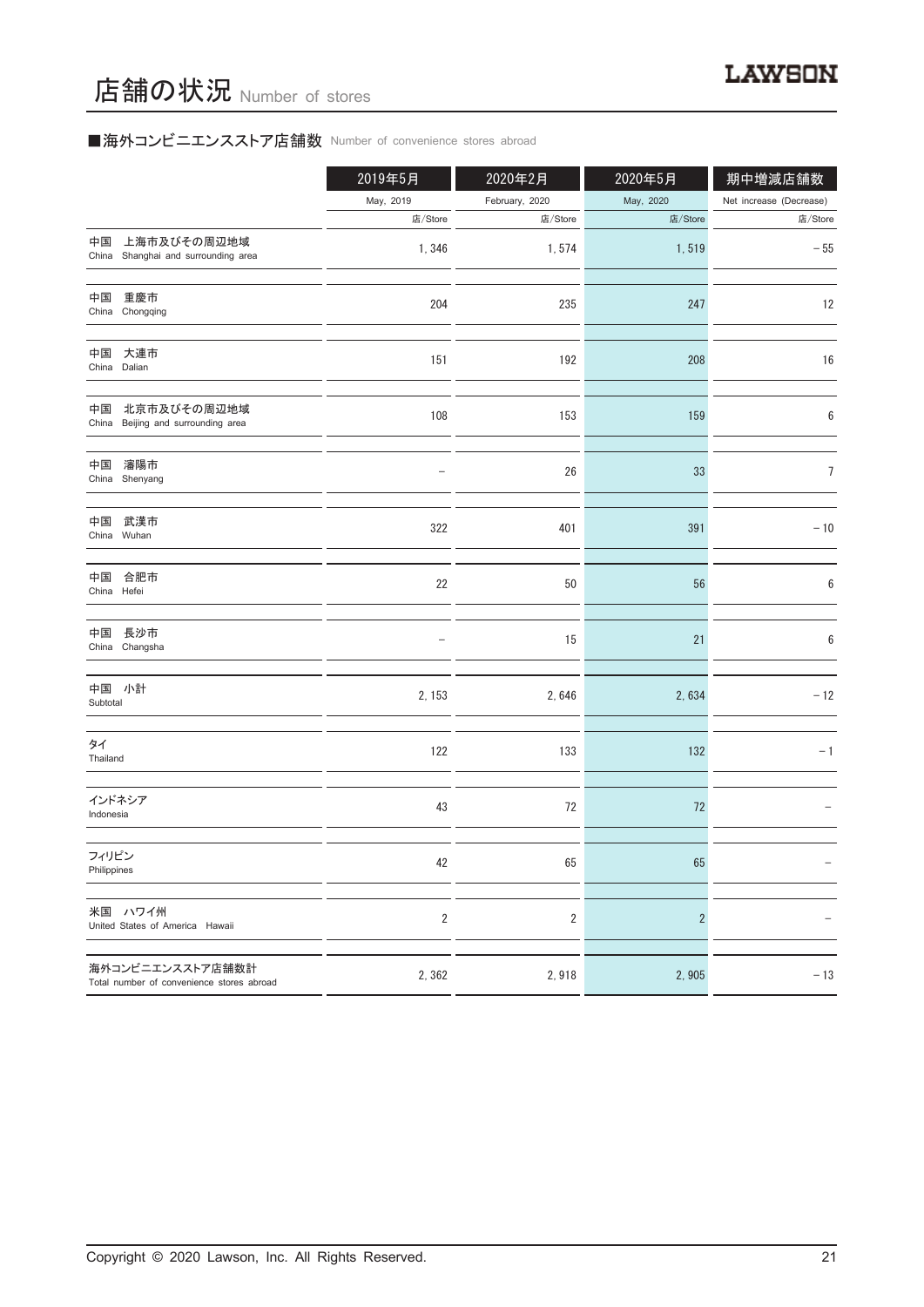#### ■その他セグメントの運営する店舗数 Number of stores of other segments

|                                                 | 2019年5月   | 2020年2月        | 2020年5月   | 期中増減店舗数                 |
|-------------------------------------------------|-----------|----------------|-----------|-------------------------|
|                                                 | May, 2019 | February, 2020 | May, 2020 | Net increase (Decrease) |
|                                                 | 店/Store   | 店/Store        | 店/Store   | 店/Store                 |
| 株式会社成城石井*1<br>SEIJO ISHII CO., LTD.             | 149       | 154            | 159       | 5                       |
|                                                 |           |                |           |                         |
| 株式会社ローソンエンタテインメント<br>Lawson Entertainment, Inc. | 55        | 56             | 56        |                         |
|                                                 |           |                |           |                         |
| ユナイテッド・シネマ株式会社*2<br>United Cinemas Co., Ltd.    | 41        | 43             | 43        |                         |

(注)

\*1 (株)成城石井については、 直営の成城石井店舗のみを記載しております。

\*2 ユナイテッド ・ シネマ(株)については、 劇場数を記載しております。

Notes:

\*1 For SEIJO ISHII CO., LTD., it states number of its company-operated stores only.

\*2 For United Cinemas Co., Ltd., it states number of theaters.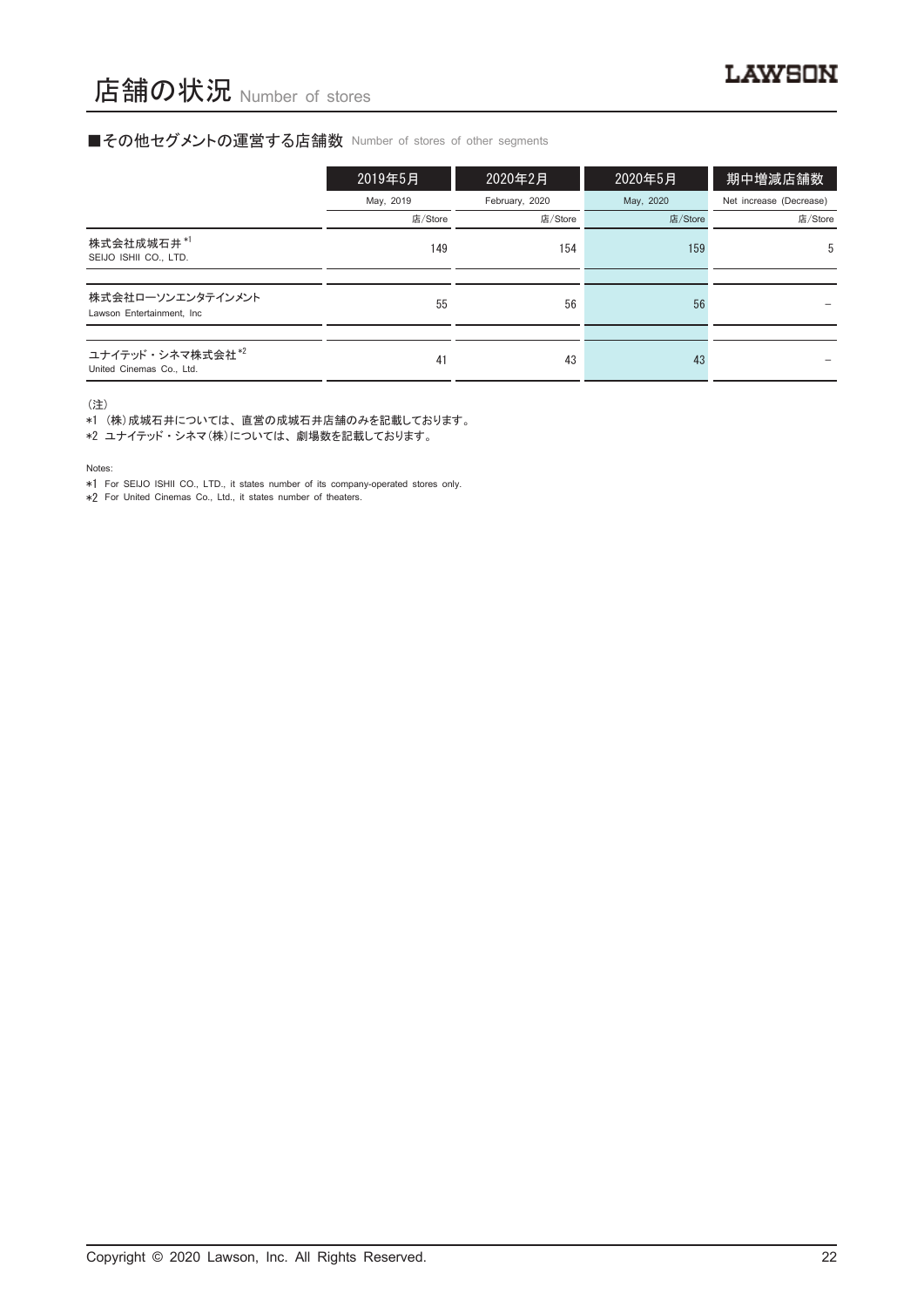#### ■既存店売上高前年比及び既存店総荒利益高前年比 Net sales and gross profit of existing stores

|                                                               | 2019年度/FY2019 |              | 2020年度/FY2020 |                              |
|---------------------------------------------------------------|---------------|--------------|---------------|------------------------------|
|                                                               | 第1四半期累計期間/10  | 通期/Full year | 第1四半期累計期間/10  | 通期計画/Full<br>year (Forecast) |
|                                                               | 前年比/YoY       | 前年比/YoY      | 前年比/YoY       | 前年比/YoY                      |
| 売上高 Net sales *2                                              | 101.3%        | 100.1%       | 90.1%         | 95.2%                        |
| 客数 Number of customers                                        | 98.8%         | 98.4%        | 83.3%         |                              |
| 客単価 Spending per customer                                     | 102.6%        | 101.7%       | 108.1%        |                              |
| 売上高(チケット等含む)<br>Net sales (including tickets, etc.)           | 102.0%        | 100.5%       | 88.6%         | 93.0%                        |
| 総荒利益高 Gross profit                                            | 101.5%        | 100.8%       | 88.7%         | 93.0%                        |
| 売上高(ローソンストア100含む) *2<br>Net sales (including LAWSON STORE100) | 101.1%        | 100.0%       | 91.0%         |                              |

■平均日販 Average daily sales per store

|               |                     | 2019年度/FY2019       |                     |  |  |
|---------------|---------------------|---------------------|---------------------|--|--|
|               | 第1四半期累計期間/10        | 通期/Full year        | 第1四半期累計期間/10        |  |  |
|               | 千円/Thousands of yen | 千円/Thousands of yen | 千円/Thousands of yen |  |  |
| 全店 All stores | 527                 | 535                 | 471                 |  |  |
| 新店 New stores | $51^{\circ}$        | 490                 | 463                 |  |  |

■全店客数及び客単価 Average number of customers and average spending per customer (All stores)

|                           | 2019年度/FY2019   |                 | 2020年度/FY2020   |
|---------------------------|-----------------|-----------------|-----------------|
|                           | 第1四半期累計期間/10    | 通期/Full year    | 第1四半期累計期間/10    |
|                           | 人、円/Person, Yen | 人、円/Person, Yen | 人、円/Person, Yen |
| 客数 Number of customers    | 763             | 762             | 640             |
| 客単価 Spending per customer | 691             | 702             | 736             |

■全店商品別販売構成の推移及び総荒利益率の状況 Sales and gross profit margin by merchandise category at store level (All stores)

|                                     | 2019年度/FY2019          |        |                                    |                        |        |                                    |                        | 2020年度/FY2020 |                                    |                              |
|-------------------------------------|------------------------|--------|------------------------------------|------------------------|--------|------------------------------------|------------------------|---------------|------------------------------------|------------------------------|
|                                     | 第1四半期累計期間/10           |        |                                    | 通期/Full year           |        |                                    | 第1四半期累計期間/10           |               |                                    | 通期計画/Full<br>year (Forecast) |
|                                     | 十億円<br>Billions of yen | 構成比    | 総荒利益率<br>Share Gross Profit Margin | 十億円<br>Billions of yen | 構成比    | 総荒利益率<br>Share Gross Profit Margin | 十億円<br>Billions of yen | 構成比           | 総荒利益率<br>Share Gross Profit Margin | 総荒利益率<br>Gross Profit Margin |
| ファストフード Fast foods                  | 130.2                  | 24.0%  | 38.6%                              | 523.3                  | 24.1%  | 38.9%                              | 109.2                  | 22.0%         | 39.3%                              |                              |
| 日配食品 Daily delivered foods          | 76.5                   | 14.1%  | 34.0%                              | 307.3                  | 14.2%  | 34.3%                              | 76.3                   | 15.4%         | 34.5%                              |                              |
| 加工食品 Processed foods                | 288.0                  | 53.1%  | 23.6%                              | 1.143.6                | 52.7%  | 23.8%                              | 268.9                  | 54.1%         | 23.4%                              |                              |
| うち、タバコ Cigarettes                   | 141.1                  | 26.0%  | 10.8%                              | 559.1                  | 25.8%  | 10.9%                              | 135.3                  | 27.2%         | 11.0%                              |                              |
| 非食品 Non-food products <sup>*3</sup> | 47.3                   | 8.8%   | 50.9%                              | 195.7                  | 9.0%   | 50.5%                              | 42.4                   | 8.5%          | 52.6%                              |                              |
| 合計 Total                            | 542.2                  | 100.0% | 31.1%                              | 2.170.0                | 100.0% | 31.3%                              | 496.9                  | 100.0%        | 31.1%                              | 31.3%                        |

分類 Category

| 米飯・麺・調理パン(サンドイッチ等)・デリカ・ファストフード等                                                                      |
|------------------------------------------------------------------------------------------------------|
| Rice, noodles, bread, delicatessen items, over-the-counter fast foods, etc.                          |
| ベーカリー・デザート・アイスクリーム・牛鮮食品等                                                                             |
| Bakery items, desserts, ice creams, perishable foods (vegetables, fruits and meat), etc.             |
| 飲料・酒類・タバコ・加工食品・菓子等 Soft drinks, alcoholic drinks, cigarettes, processed foods, confectioneries, etc. |
| 日用品 • 本 • 雑誌等 Daily necessities, books, magazines, etc.                                              |
|                                                                                                      |

#### (注)

\*1 売上高(ローソンストア100含む)を除く上記の数値は、 (株)ローソンが運営する 「ローソン」 「ナチュラルローソン」 の合計です。 なお、 本頁の各数値 には、 エリアフランチャイズ各社(株)ローソン高知、 (株)ローソン南九州、 (株)ローソン沖縄の数値は含んでおりません。 \*2 売上高は、 チケット等の影響を除いた数値です。

\*3 非食品の総荒利益率は、 手数料収入を含め算出しております。

#### Notes:

\*1 These figures except for Net sales (including LAWSON STORE100) are sums of total LAWSON and NATURAL LAWSON operated by Lawson, Inc. Furthermore, results of area franchise companies (Lawson Kochi, Inc., Lawson Minamikyushu, Inc. and Lawson Okinawa, Inc.) are not included in this page.

\*2 Net sales do not include the impact of tickets, etc.

\*3 Gross profit of non-food products includes service commissions.